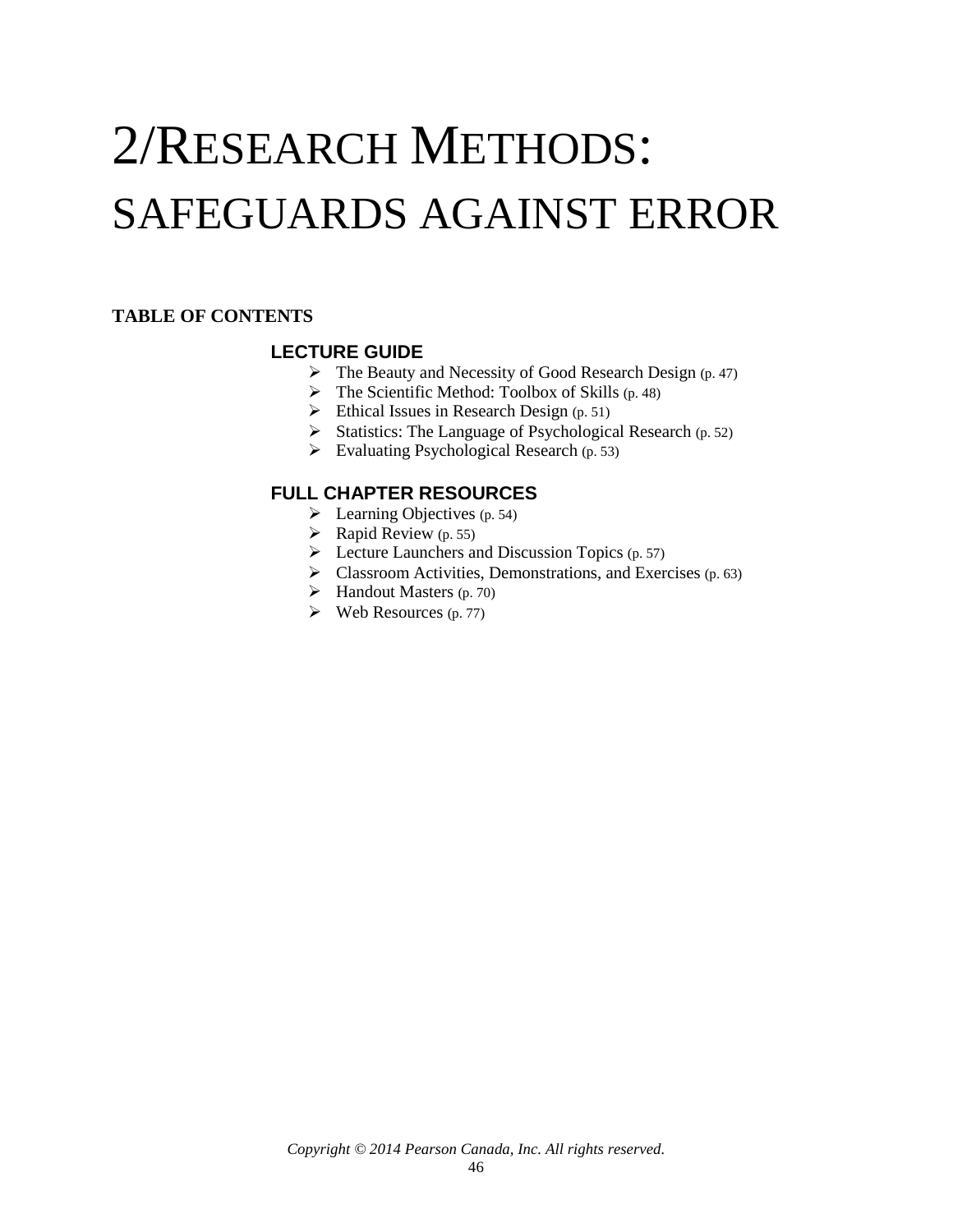# **LECTURE GUIDE**

# **I. THE BEAUTY AND NECESSITY OF GOOD RESEARCH DESIGN (Text p. 47)** [TableContents](#page-0-0)

#### **Lecture Launchers**

The Tragedy of Dr. Semmelweis and Childbed Fever

#### **Classroom Activities, Demonstrations, and Exercises**

 $\triangleright$  Estimating the Frequencies of Our Own and Others' Behaviours

#### **Web Resources**

- **Simeon's Cave of Magic and the Confirmation Bias:**  <http://www.caveofmagic.com/pickcrd2.htm>
- **Discovering Psychology Episode on Decision Making:**  [http://www.learner.org/discoveringpsychology/11/e11expand.html#](http://www.learner.org/discoveringpsychology/11/e11expand.html)
- *A. Why We Need Research Designs* (**Figure 2.1, text p. 47**)
	- 1. "I can see that it works" often our impressions are wrong.
		- a. Without research designs, even intelligent, well-educated people can be fooled.
		- b. Prefrontal Lobotomy example of what happens when we rely on our subjective impressions.
			- i. Egaz Moniz won the Nobel prize for this procedure.
			- ii. Clinical observations led to the rejection of the prefrontal lobotomy procedure.
- *B. Heuristics and Biases: How We Can Be Fooled*
	- 1. Heuristics: Double-Edged Swords
		- a. **Heuristics**—mental shortcuts or rules of thumb.
		- b. Reduce the cognitive energy required to solve problems.
		- c. But we oversimplify reality!
			- i. Shortcuts help simplify reality and work most of the time, but can oversimplify complex information.
			- ii. Research designs help avoid oversimplifying reality.
		- d. **Representativeness heuristic:** Like Goes with Like when we judge the probability of an event by its superficial similarity to a prototype (or stereotype).
		- e. We use representativeness to judge whether an instance is a member of a larger category by the degree to which the instance resembles our stereotype of members of the category.
			- ii. **Base rate**—how common a characteristic or behaviour is in the general population.
	- 2. The Availability Heuristic: "Off the Top of My Head…"
		- a. **Availability heuristic**—estimating the likelihood of an occurrence based on the ease with which it comes to mind.
		- b. We use the availability heuristic to judge the frequency of events in a population.
			- i. e.g., we judge the density of trees on a college campus as being more than in the downtown of the nearest major city.
- *C. Cognitive Biases*
	- 1. Recall that *confirmation bias* is our tendency to seek out evidence that supports our hypotheses and ignore evidence that doesn't.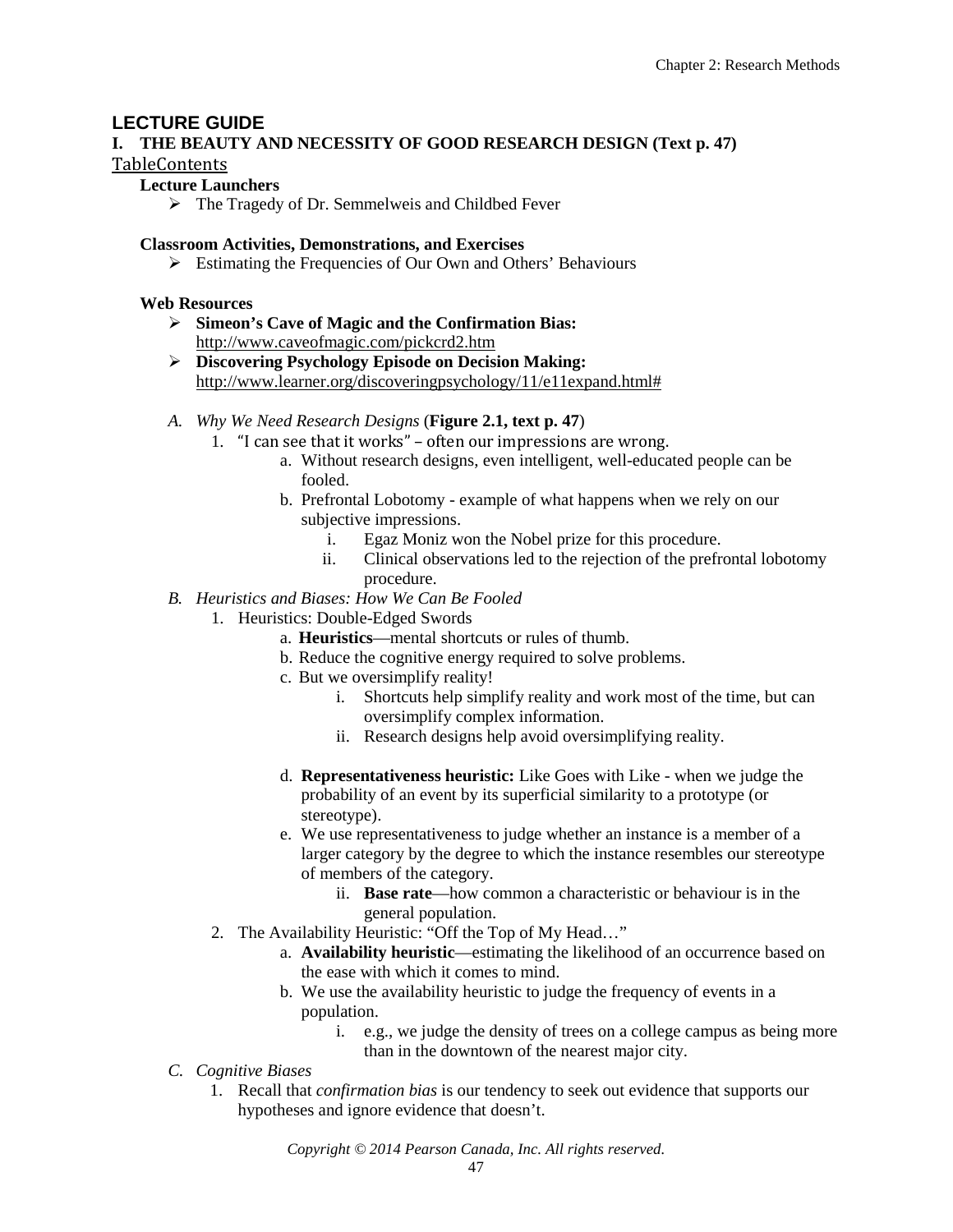- 2. Hindsight Bias
	- a. **Hindsight bias**—Tendency to overestimate how well we could have successfully forecasted known outcomes (e.g., preventing the terrorist attacks in the U.S. on September 11, 2001).
- 3. Overconfidence
	- a. **Overconfidence—**tendency to overestimate our ability to make correct predictions.

# **II. THE SCIENTIFIC METHOD: TOOLBOX OF SKILLS (Text, p. 51)**

# **Lecture Launchers**

- The Case of Joseph Goldberger and Pellagra
- $\triangleright$  Correlations and Causal Relationships
- > Independent and Dependent Variables
- $\triangleright$  The Road from Hypothesis to Conclusion
- $\triangleright$  An Experimental Example
- Applied Experimental Psychology in the Real World

#### **Classroom Activities, Demonstrations, and Exercises**

- $\triangleright$  The Direction and Strength of Correlations
- $\triangleright$  Experimental Design
- Equating Groups on Multiple Variables Using Randomization
- ▶ Can Science Answer This Question?
- $\triangleright$  Observational Research in the Dining Hall
- $\triangleright$  Naturalistic Observation
- > Understanding Correlations
- > Correlational and Experimental Research
- > Testing Random Assignment
- $\triangleright$  Small Samples
- $\triangleright$  Which Method Would You Use?
- > Name That Research Method

#### **Web Resources**

- **Correlation Is Not Causation:** http://www.msnbc.msn.com/id/19918336/
- *A. There is no single scientific method; all methods enable us to test hypotheses derived from broader theories*
	- 1. Confirmed hypotheses only strengthen our confidence in a theory, they do not "prove" it.
- *B. Naturalistic Observation: Studying Humans "In the Wild"*
	- 1. **Naturalistic Observation:** watching behaviour in real-world settings
	- 2. Robert Provine (1996, 2000) observed human laughter in natural settings; women laughed more than men, speakers laughed more than listeners, and most laughter was not in response to "funny" remarks.
	- 3. The major advantage of naturalistic observation is that studies are often high in **external validity**—the findings may be generalized to real-world settings.
	- 4. The major disadvantage of naturalistic observation is that studies tend to be low in **internal validity** and we are limited in the degree to which we can draw cause-andeffect conclusions.
- *C. Case Study Designs: Getting to Know You*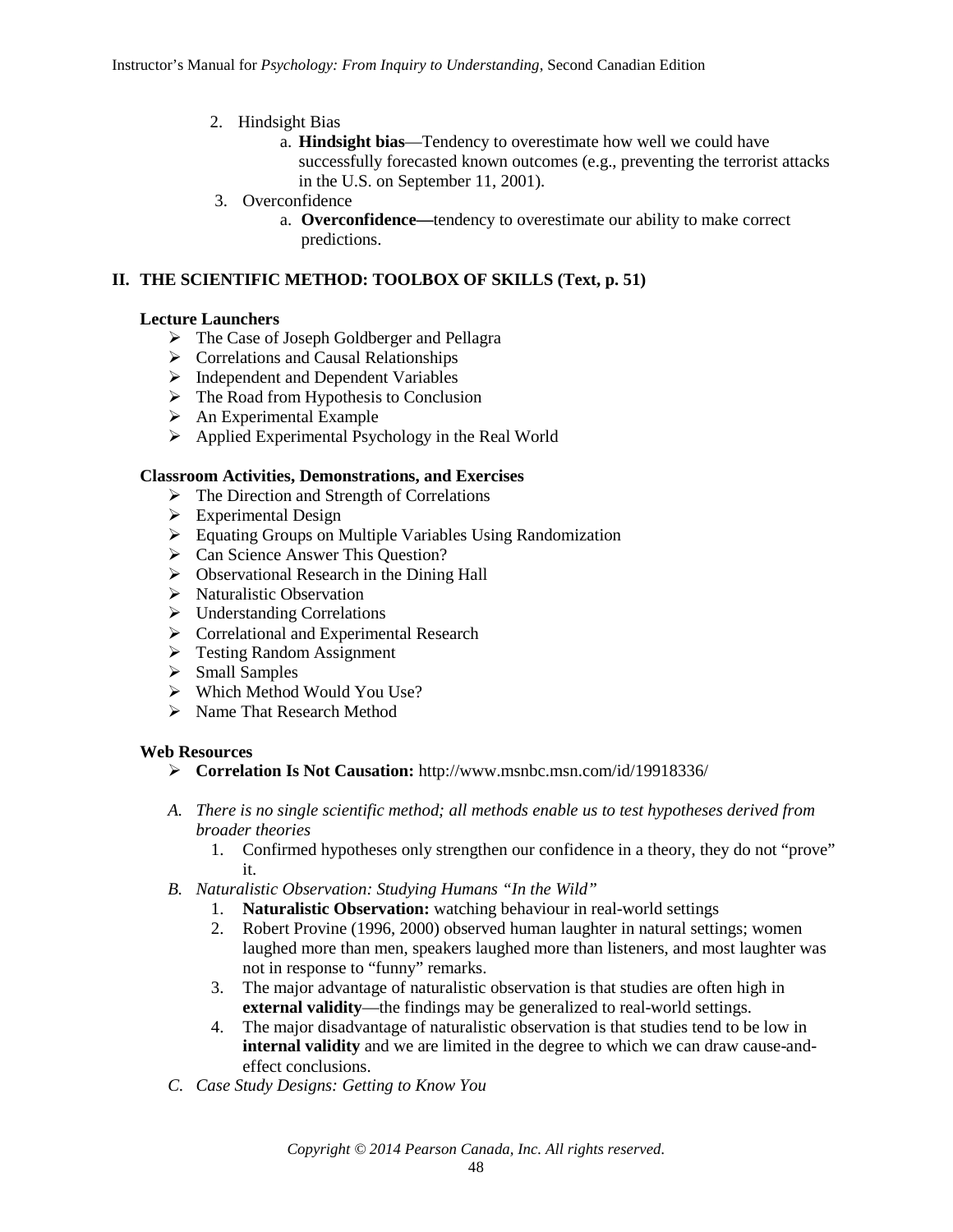- 1. Researchers examine one person or a small number of people, often over an extended period of time.
- 2. Case studies can provide "**existence proofs**" that phenomena can occur and can enable us to generate hypotheses for controlled studies.
- 3. Caution should be used when coming to conclusions based on case studies; the plural of "anecdote" is not "fact."
- *D. Self-Report Measures and Surveys: Asking People about Themselves and Others*
	- 1. Random Selection: The Key to Generalizability
		- a. **Random selection** is a survey approach in which every person in the population has an equal chance of being chosen to participate. This is essential for generalizing survey findings to a larger population.
		- b. The Hite Report (1987), a survey with surprising results about women and relationships, is an example of the misleading effect of nonrandom selection. Only 4.5 percent of those contacted responded to the Hite Report; a simultaneous Harris poll using random selection reported nearly opposite findings.
	- 2. Evaluating Measures
		- a. **Reliability**—consistency of measurement
			- i. *Test-retest reliability*—a measurement yielding similar scores within a group of people over time.
			- ii. *Interrater reliability*—the extent to which different people who conduct an interview or make behavioural observations agree on characteristics.
		- b. **Validity**—the extent to which a measure assesses what it claims to measure.
		- c. **Reliability and Validity: The Differences**
			- i. Reliability is necessary for validity, but it is not sufficient for validity.
	- 3. Advantages and Disadvantages of Self-Report Measures
		- a. *Self-report measures***:** questionnaires assessing a variety of characteristics (**Text p. 56**).
			- i. *Surveys*: measure opinions, attitudes.
		- b. Pros are that measures are easy to administer; direct (self) assessment of person's state.
		- c. Cons are that accuracy is skewed for certain groups (narcissists); potential for dishonesty.
			- i. **Response sets**—tendencies to distort answers to items appear more positive, for example, than they actually are.
	- 4. Rating Data: How Do They Rate
		- a. Ratings of others are subject to **halo and horns effects** in which positive or negative ratings on one characteristic influence ratings of other characteristics
- *E. Correlational Designs*
	- 1. Identifying Correlational Designs
		- a. Correlation design—research design that examines the extent to which variables are associated.
	- 2. Correlations: A Beginner's Guide
		- a. Positive correlations indicate that as one variable increases, so does the other.
		- b. Negative correlations indicate as one variable increases, the other decreases.
		- c. Zero correlations indicate no relation between variables.
		- d. Correlations range from  $-1.00$  to  $+1.00$ ; both of these correlation ratings indicate a perfect relationship; a correlation of 0 indicates no relationship between two variables; the strength of the association between two variables is

*Copyright © 2014 Pearson Canada, Inc. All rights reserved.*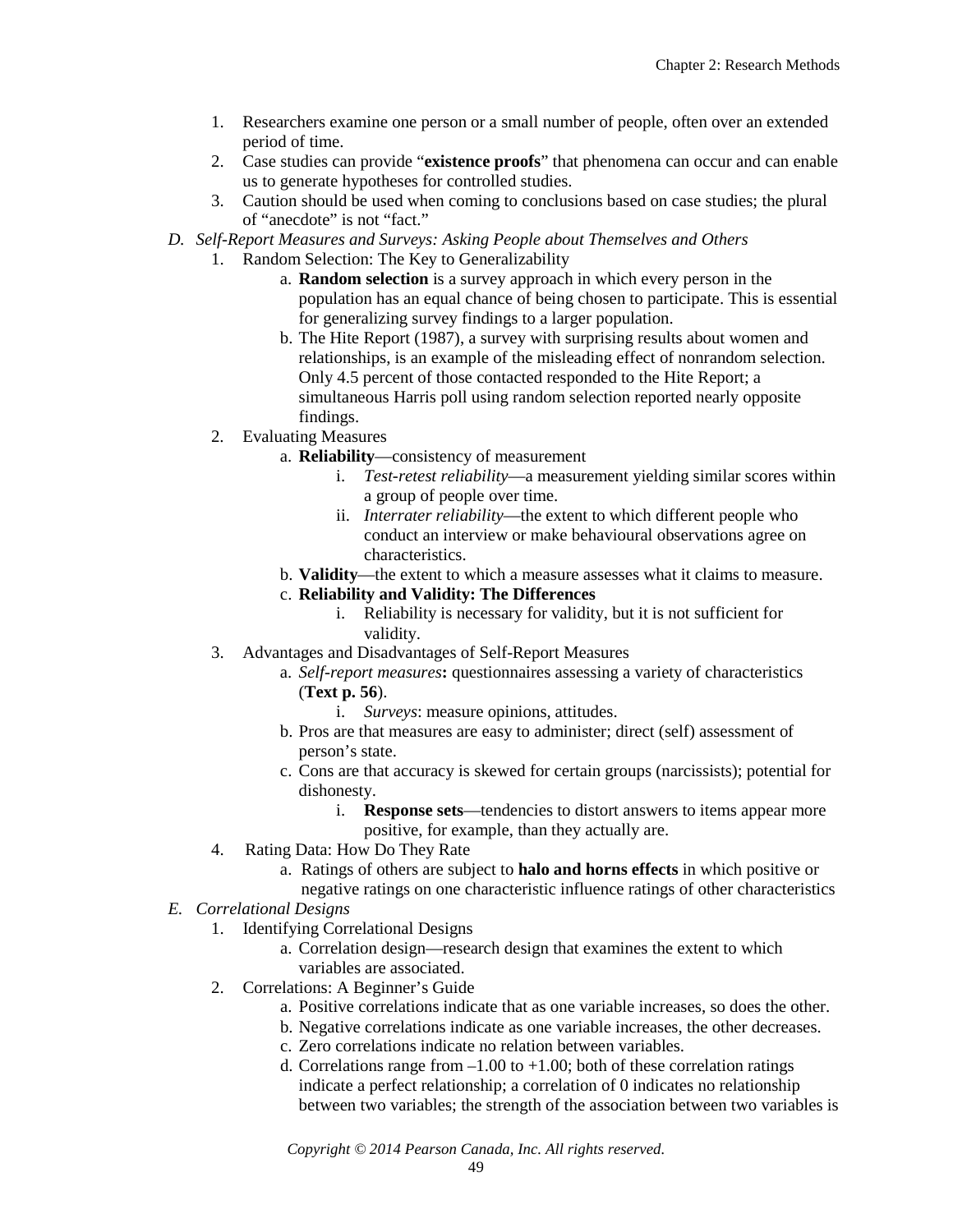indicated by the absolute value of the correlation; and the positive or negative sign indicates the direction of the association**.**

- 3. The Scatterplot
	- a. A **scatterplot** is a grouping of points on a two-dimensional graph in which each dot represents a single person's data (**Figure 2.3, text p. 59**).
- 4. Illusory Correlation
	- a. Correlations are **illusory** when we perceive an association between two things that does not exist, such as an association between the full moon and strange occurrences.
	- b. We tend to pay too much attention to memorable events, while not attending to non-memorable events.
	- c. We can minimize tendencies to make illusory correlations by forcing ourselves to keep track of disconfirming instances.
- 5. Correlation versus Causation: Jumping the Gun
	- a. The most common mistake we make when interpreting correlational data is to draw causal conclusions from them.
	- b. Correlational data does allow us to make predictions, but conclusions from this type of research are limited because we can't be sure why these predicted relationships exist.
	- c. The news media frequently falls prey to the correlation vs. causation fallacy (**Figure 2.4, text p. 62**).
- *F. Experimental Designs*
	- 1. Experimental designs permit us to make cause-and-effect inferences.
	- 2. Unlike correlational designs, researchers conducting experimental designs manipulate variables to see whether these manipulations produce differences in participants' behaviour.
	- 3. What Makes a Study an Experiment: Two Components
		- a. An **experiment** is a research design characterized by random assignment of participants to conditions and manipulation of an independent variable.
			- i. **Random Assignment**—experimenter randomly sorts participants into two groups.
				- a. The **experimental group** receives the manipulation.
				- b. The **control group** does not receive the manipulation.
			- ii. Manipulation of an Independent Variable
				- a. **Independent variable**—the treatment or intervention that the experimenter "manipulates" or varies.
				- b. **Dependent variable**—variable that an experimenter
	- measures to see whether the manipulation has an effect. 4. Confounds: A Source of False Conclusions
		- a. A **confounding variable** is any variable that differs between the experimental and control groups other than the independent variable.<br>i. e.g., patients who received an antidemessant a
			- e.g., patients who received an antidepressant also received psychotherapy not received by the control group; "sessions of psychotherapy" is a confound.
	- 5. Cause and Effect: Permission to Infer
		- a. Experiments are distinct because they permit cause-and-effect inferences.
		- b. To qualify as an experiment, a study must use random assignment of participants into experimental and control groups**.**
	- 6. Pitfalls in Experimental Design
		- a. The **Placebo Effect**—an improvement resulting from the mere expectation of improvement (Kirsch, 2010). Our expectations can become reality.

*Copyright © 2014 Pearson Canada, Inc. All rights reserved.*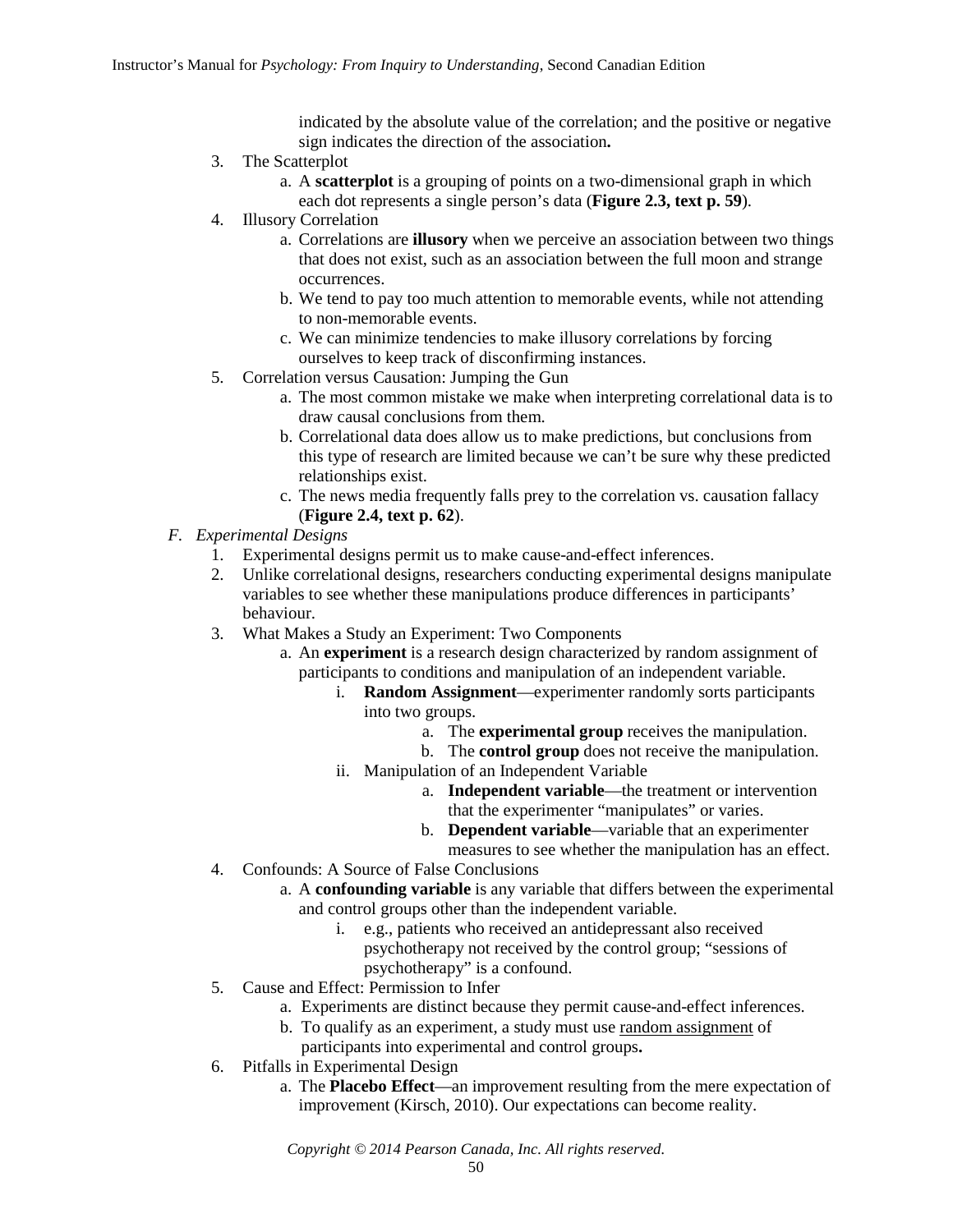- i. Participants should be blind to the condition to which they have been assigned. If not, expectations will differ.
- b. Similar to the placebo effect, the **nocebo effect** results from the mere expectation of harm.
	- i. More than two thirds of students reported headaches when led to expect them after exposure to a nonexistent "electric current."
- c. The **Experimenter Expectancy Effect**—phenomena in which researcher's hypotheses lead them to unintentionally bias a study outcome.
	- i. It is essential that experiments be conducted in a **double-blind design** in which neither researchers nor subjects know who is in the experimental or control group.
	- ii. In a classic example of experimenter expectancy, Clever Hans the horse appeared to know mathematics; in fact, Clever Hans was detecting subtle cues coming from his questioners.
- d. **Demand characteristics**—cues that participants pick up from a study that allow them to generate guesses regarding the researcher's hypotheses.
	- i. To minimize the potential for demand characteristics, researchers can disguise the purpose of the study.

# **III. [ETHICAL ISSUES IN RESEARCH DESIGN](#page-0-0) (Text p. 69)**

# **Lecture Launchers**

 $\triangleright$  Animals in Psychological Research

# **Web Resources**

- **APA Code of Ethics:** http://www.apa.org/ethics/code/index.aspx
- **Ethics and Animal Experimentation:**  http://www.apa.org/science/leadership/care/index.aspx
- **A History of Ethical Abuses:**  http://www.democracynow.org/article.pl?sid=07/01/19/1432231&mode=thread&tid=25
- *A. Tuskegee: A Shameful Moral Tale*
	- 1. From 1932 to 1972, the U.S. Public Health Service studied the course of untreated syphilis among poor African-American men in the South.
		- a. Researchers never informed the men they had syphilis or that effective antibiotics were available.
		- b. By the end of the study, 128 men had died as a result of syphilis, 40 wives were infected, 19 children had been born with syphilis.
- *B. Ethical Guidelines for Human Research*
	- 1. Throughout history there have been a variety of ethically questionable studies that had the potential to inflict serious psychological harm.
	- 2. Every major North American research college and university has at least one *research ethics board (REB)* that carefully reviews all research with an eye toward protecting participants against abuses.
	- 3. **Informed Consent**—informing research participants of what is involved in a study before asking them to participate.
		- a. Research Ethics Boards (REBs) now require **informed consent** from participants.
		- b. In Milgram's study of obedience (1963), deception was used to induce participants to deliver "shocks" to a learner.
	- 4. Debriefing: Educating Participants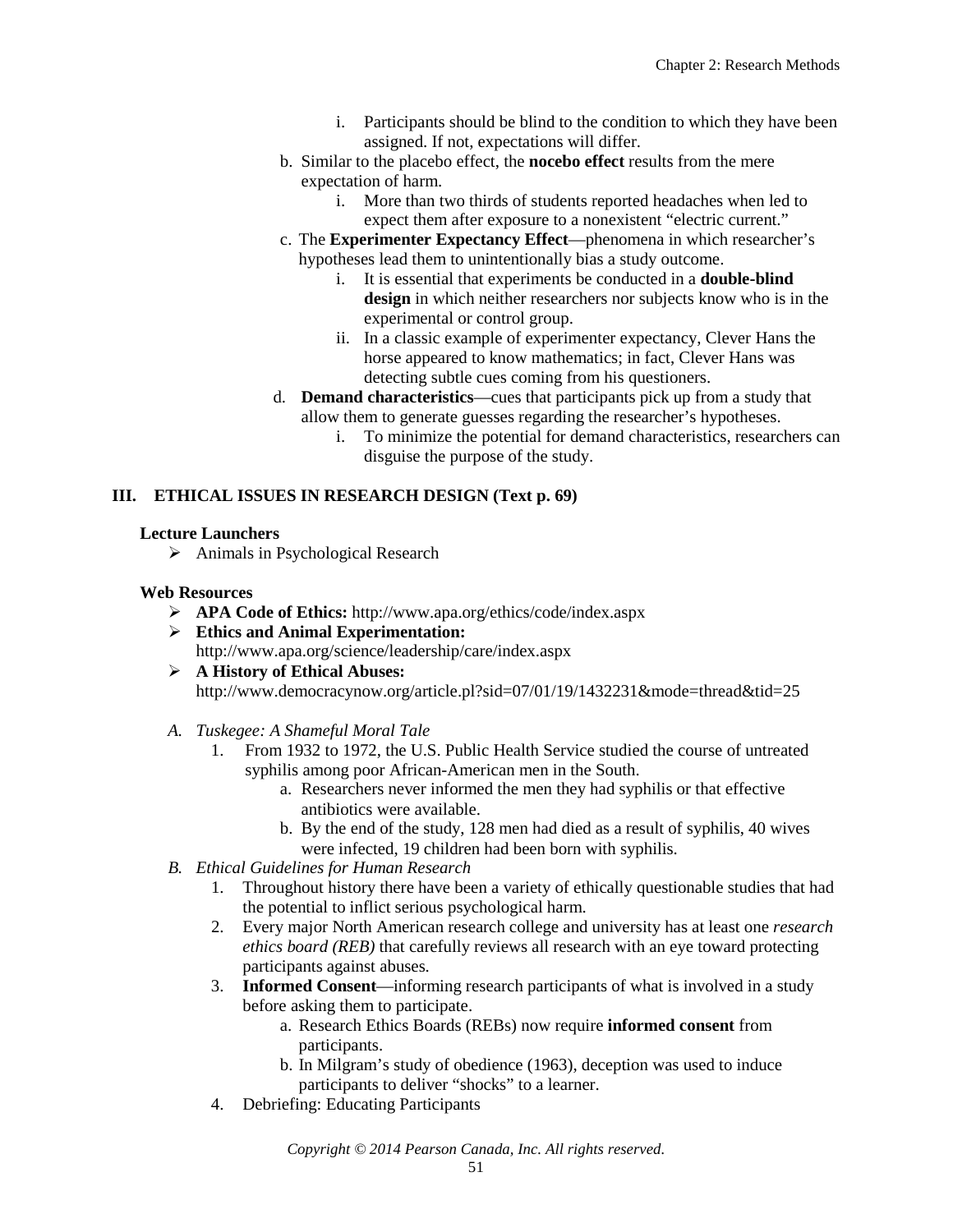- a. In *debriefing*, participants are informed about the purpose of the study.
- *C. Ethical Issues in Animal Research*
	- 1. Animal research, particularly invasive animal research, generates a great deal of anger and discomfort.
	- 2. About 7–8 percent of published research in psychology relies on animals, usually rodents and birds.
	- 3. Supporters argue that animal research has directly benefited humans, especially in the area of brain function and medication effectiveness.
	- 4. Animal research has yielded important insights about brain and behaviour. Animal researchers must weigh carefully the potential scientific gains of their work against the costs in death and suffering they produce.

# **IV. STATISTICS: THE LANGUAGE OF PSYCHOLOGICAL RESEARCH (Text, p. 73)**

#### **Lecture Launchers**

Oscar the Deathcat: A Case of Illusory Correlation?

#### **Web Resources**

- **Rice Virtual Lab in Statistics:** http://onlinestatbook.com/rvls.html
- **VassarStats:** http://vassarstats.net
- **The Practical Significance of Statistical Significance:**  http://www.nytimes.com/2007/09/26/business/26leonhardt.html?\_r=1&oref=login
- **Oscar the "Deathcat":** http://www.youtube.com/watch?v=9cqiylGLAvg
- *A. Statistics—the application of mathematics to describing and analyzing data. They help us determine the value of a hypothesis.* 
	- 1. **Descriptive statistics**—numerical characterizations that describe data.
	- 2. **Inferential statistics**—mathematical methods that allow us to determine whether we can generalize findings from our sample to the full population.
- *B. Descriptive Statistics: What's What?*
	- 1. Central Tendency: The 3 Ms.
		- a. There are three measures of **central tendency.** (**Table 2.3, text p. 73**).
			- i. the **mean**, or arithmetic average;
			- ii. the **median**, or middle score;
			- iii. and the **mode**, or most frequent score.
		- b. If the data are normally distributed, the mean is the better measure of central tendency; if the data are skewed, the median or mode may be more representative (**Figure 2.5, text, p. 74**).
	- 2. Variability (dispersion): How the Data Scatter
		- a. Measures of **variability** describe how loosely or tightly bunched the scores are.
		- b. The **range** is the difference between the highest and lowest score. (**Figure 2.6, text p. 74**).
			- i. But it's key to note that data sets can display very different distribution of scores across the range.
		- c. The **standard deviation** takes into account how far each data point is from the

#### mean.

- *C. Inferential Statistics: Testing Hypotheses*
	- 1. These statistics allow us to determine whether we can generalize our sample findings to a larger population, or whether they just occurred by chance alone.
	- 2. Statistical Significance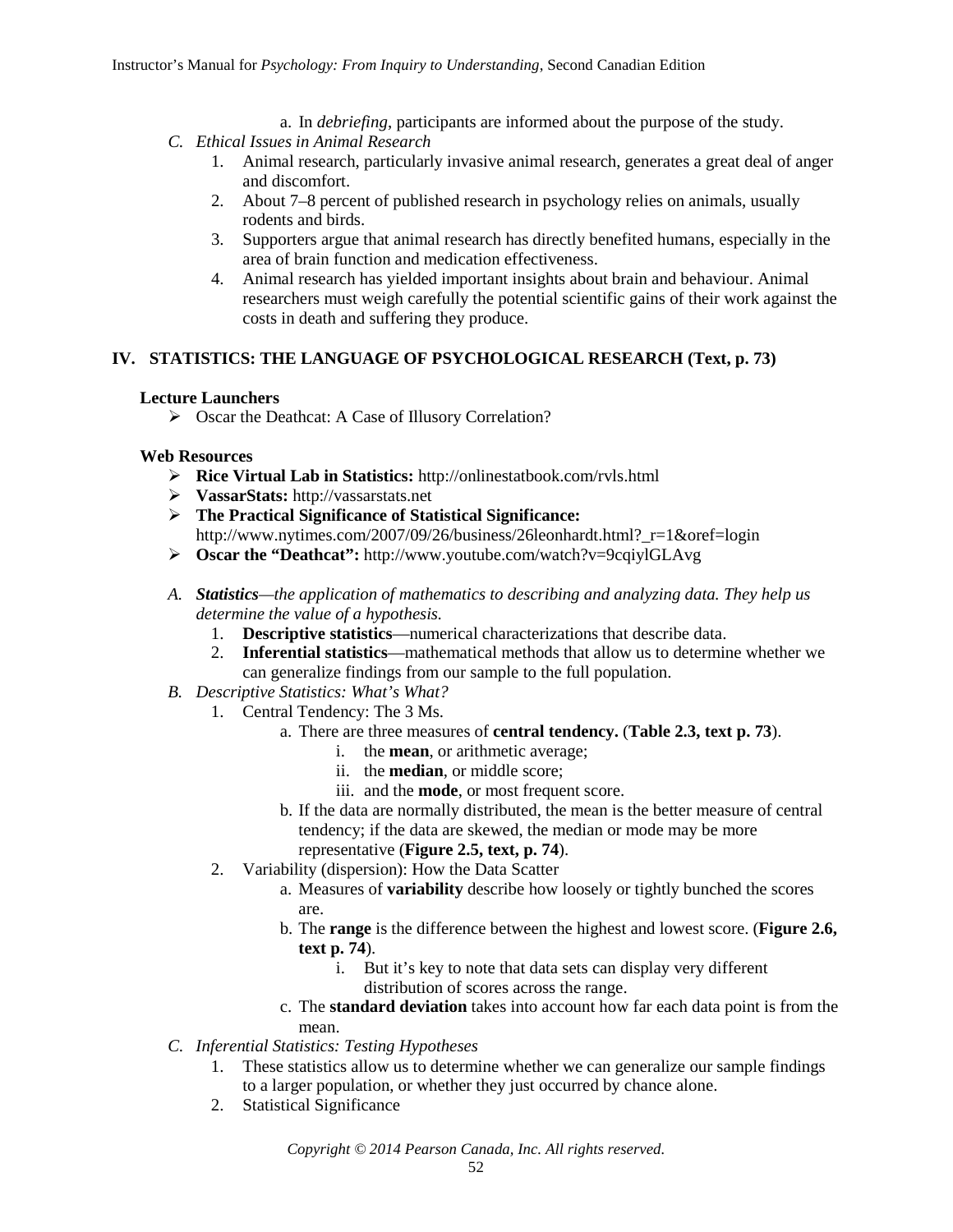- a. A statistically significant finding is one that would occur by chance alone less than 5 percent of the time; if it would occur by chance that rarely, we conclude that the finding we observed in our sample is probably real.
- b. In psychology journals, a statistically significant finding is described using the phrase " $p < .05$ ".
- 3. Practical Significance
	- a. A finding may be statistically significant, or unlikely to have occurred by chance, yet be so small that the findings do not translate into meaningful consequences in the real world.
	- b. All other things being equal, larger sample sizes will increase the likelihood that a finding will be statistically significant, but will not have an effect on practical significance.
- *D. How People Lie with Statistics*
	- 1. If the distribution of data is skewed, reporting the mean as the measure of central tendency can give a false picture of the nature of the majority of the scores.

# **V. EVALUATING PSYCHOLOGICAL RESEARCH (Text p. 77)**

# **Classroom Activities, Demonstrations, and Exercises**

- $\triangleright$  Give the Doctor Some Advice
- $\triangleright$  What Do Journals Look Like?
- *A. Becoming a Peer Reviewer*
	- 1. In this process, fellow experts try to identify flaws that could undermine a study's findings and conclusions.
	- 2. Potential flaws include lack of random assignment to groups and lack of a true placebo control group in which participants receive an ineffective treatment.
- *B. Most Reporters Aren't Scientists: Evaluating Psychology in the Media*
	- 1. Most reporters are not trained in psychology, and so fall prey to heuristics and biases that we are all susceptible to.
	- 2. We should consider the source, giving greater credence to reputable science magazines and less to tabloids or popular magazines.
		- a. Primary sources such as journal articles are more reliable than secondary sources such as newspapers and Web sites.
	- 3. We should be on the lookout for storytelling techniques, such as sharpening, in which the central gist of a study is exaggerated, and levelling, in which the less central details are downplayed.
	- 4. We should beware of pseudosymmetry, in which reporters present two sides to a controversy, when the evidence strongly favors one side. This gives the appearance of scientific controversy when none exists.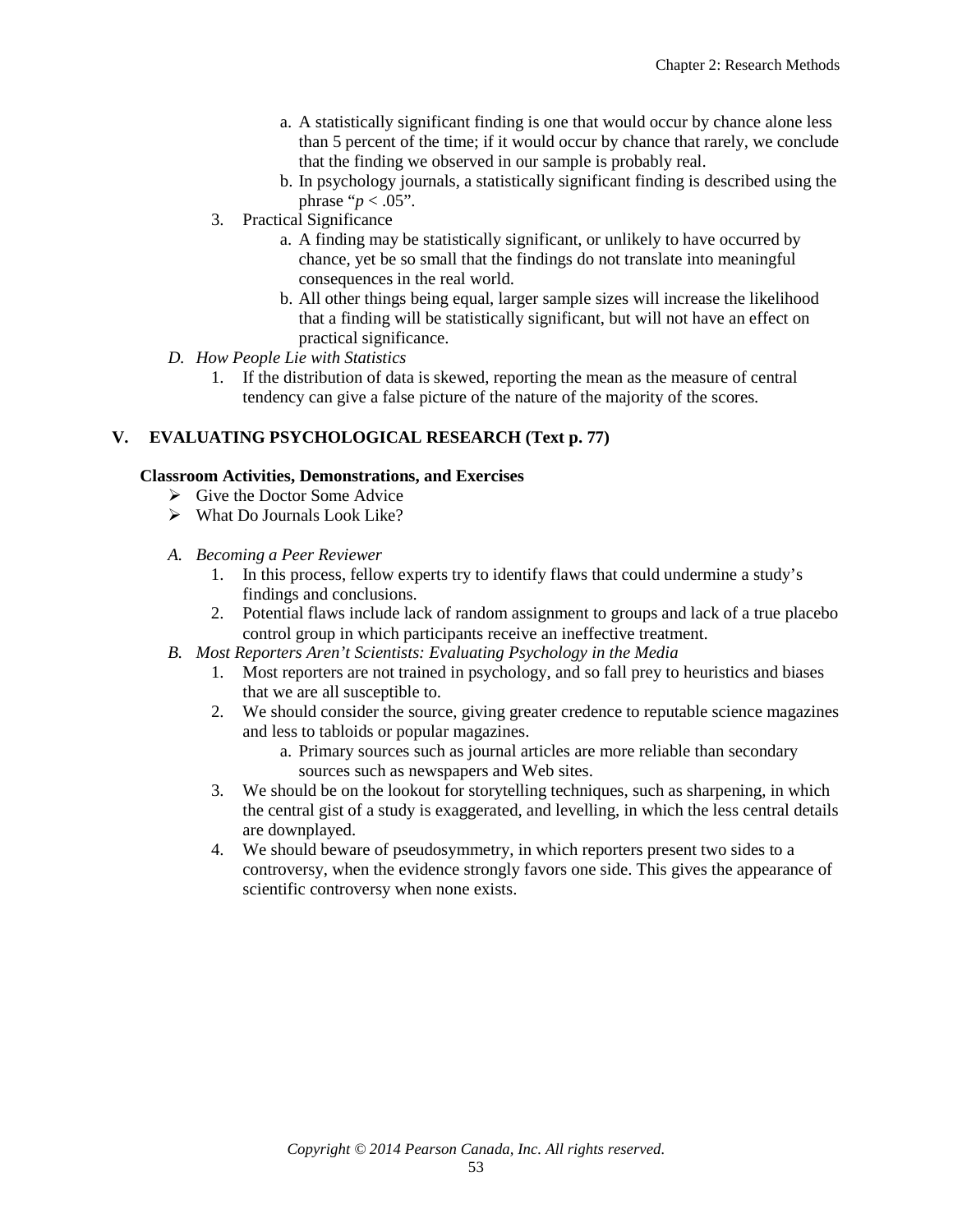# **CHAPTER 2**

## *Learning Objectives*

On completion of this chapter, students should be able to

- 2.1 identify heuristics and biases that prevent us from thinking scientifically about psychology (text p. 48);
- 2.2 describe the advantages and disadvantages of using naturalistic observation, case studies, selfreport measures, and surveys (text p. 52);
- 2.3 describe the role of correlational designs and distinguish correlation from causation (text p. 58);
- 2.4 identify the components of an experiment and the potential pitfalls that can lead to faulty conclusions (text p. 63);
- 2.5 explain the ethical obligations of researchers toward their research participants (text p. 70);
- 2.6 describe both sides of the debate on the use of animals as research subjects (text p. 71);
- 2.7 identify uses of various measures of central tendency and variability (text p. 73);
- 2.8 explain how inferential statistics can help us to determine whether we can generalize from our sample to the full population (text p. 74);
- 2.9 show how statistics can be misused for purposes of persuasion (text p. 75);
- 2.10 identify flaws in research designs (text p. 77);
- 2.11 identify skills for evaluating psychological claims in the popular media (text p. 78);
- 2.12 analyze the scientific support for and against extrasensory perception (ESP) (text p. 80).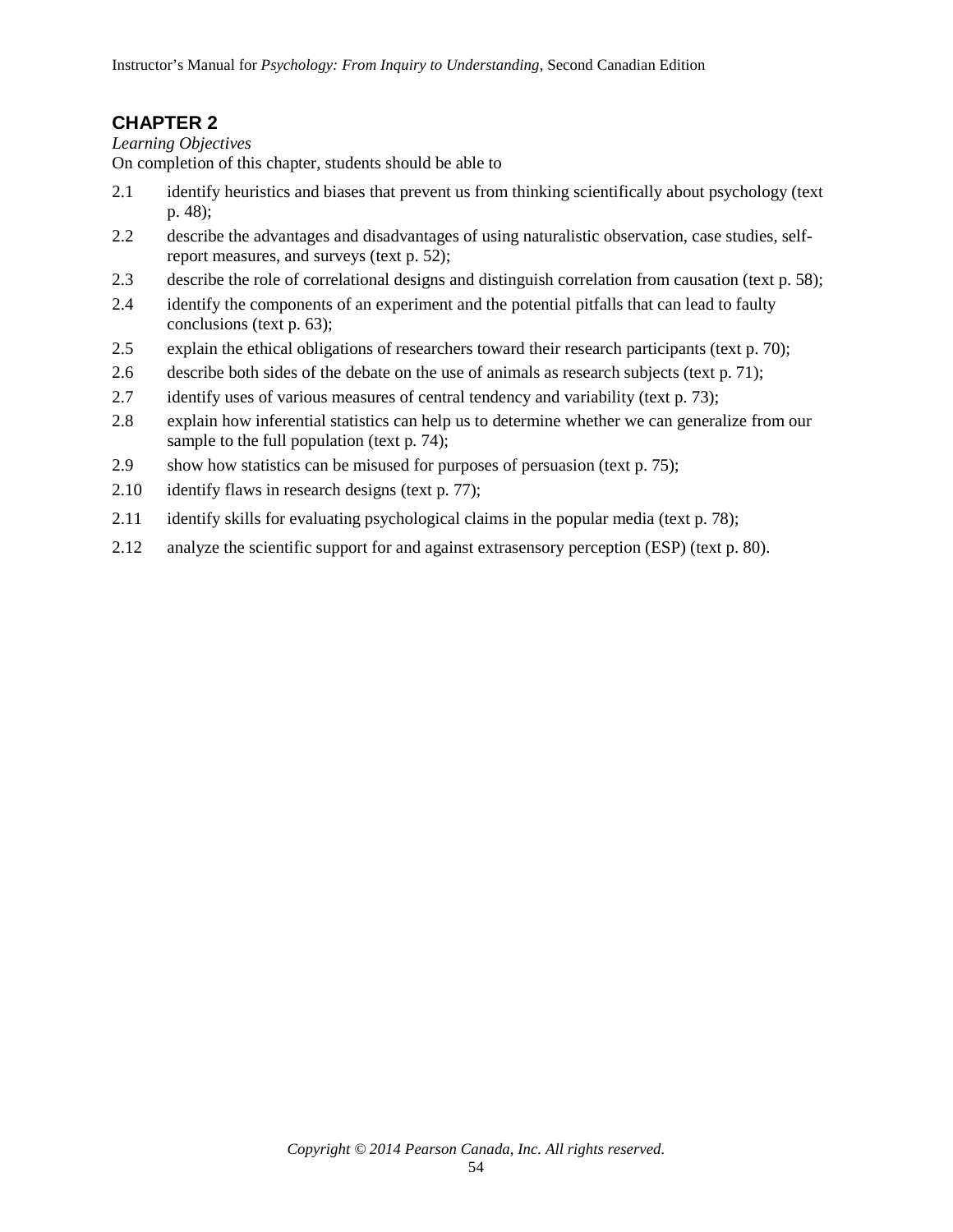# **CHAPTER 2: RAPID REVIEW**

**Heuristics** are mental short-cuts or rules of thumb and typically are helpful in conserving mental energy when bombarded by information. Two types of heuristics are the **representative heuristic** and the **availability heuristic.** Often cognitive biases lead us to draw erroneous conclusions. Two biases in particular are **hindsight bias** and **overconfidence bias.**

There are several types of scientific designs, each with advantages and disadvantages. Naturalistic observation (watching behaviour in real world settings) has the advantage of high external validity but the disadvantage that it tends to be low on internal validity. The **case study design** examines one person, or a small number of people in depth often over an extended period of time. The advantages include the existence of proofs, the opportunity to study rare or unusual phenomena, and insights that researchers can later test systematically. A chief disadvantage is that it cannot determine a cause and effect relationship and results are difficult to generalize. **Correlational designs** assess the extent to which two variables are associated and can be positive, negative or zero and range from  $-1$  to  $+1$ . Correlations can be plotted on **scatterplots,** which are two-dimensional graphs in which each dot represents a single person's data. Disadvantages to this design are **illusory correlations,** a misperception that there is a statistical association between two variables where none exists. Correlations do not show causation and do not rule out third variable explanations for an association between variables.

**Experimental design** research is characterized by random assignment of participants to conditions (experimental or control group) and manipulation of an independent variable to determine the effect on a dependent variable. Experimenters try to account for any **confounding variables** or **confound.** The disadvantages in experimental designs include placebo and nocebo effects as well as experimental expectancy effects.

Participant sample selection is based upon **random selection,** the procedure that ensures every participant in a population has an equal chance of being chosen to participate. Measures are evaluated base upon r**eliability,** consistency of measurement, such as **test-retest reliability** and **inter-rater reliability** and **validity,** the extent to which a measure assesses what it purports to measure.

**Self-report measures** and surveys are used to assess personality traits, mental illnesses, and interests. Surveys are typically used to measure people's opinions and attitudes. Advantages include ease of administration and also the direct questioning regarding personal information that only the respondent would have access to. Disadvantages include the assumptions that people have insight into their own personality characteristics, and that they are honest in their responding. Some participants engage in **response sets,** which are tendencies to distort their answers to questionnaire items. Two types of problematic response sets are **positive impression management** and **malingering.**

**Rating data** involves asking people who know others well to provide ratings on them. The advantage is having an objective opinion of someone who may be unlikely to give accurate information. The drawbacks of this approach include the **halo effect** and **'horn effect'.** For researchers to conduct studies they must follow the ethical guidelines established by their universities' **research ethics board (REB).** The board reviews all research carefully with an eye toward protecting participant against abuses. REBs insist researchers use **informed consent,** requiring them to tell subjects what they are getting into before asking them to participate, and then **debriefing them,** that is inform, participants about the true nature of the study.

**Statistics** is the application of mathematics to describing and analyzing data. There are two types of statistics, **descriptive statistics** that describe data and inferential statistics that allow us to determine whether we can generalize findings from our sample to the full population. The two main types of descriptive statistics are central tendency (i.e., the mean, median, and mode) and dispersion (i.e., range, standard deviation). In **inferential statistics** the mathematical method tests for **statistical significance,** a finding is statistically significant if the probability of the finding occurring by chance alone is less than 1 in 20. Statistical significance should not be confused with practical significance. A finding can be statistically significant and yet have no importance or real-world predictions. Statistics can be manipulated in several ways; such as, reporting measures of central tendency that are nonrepresentative of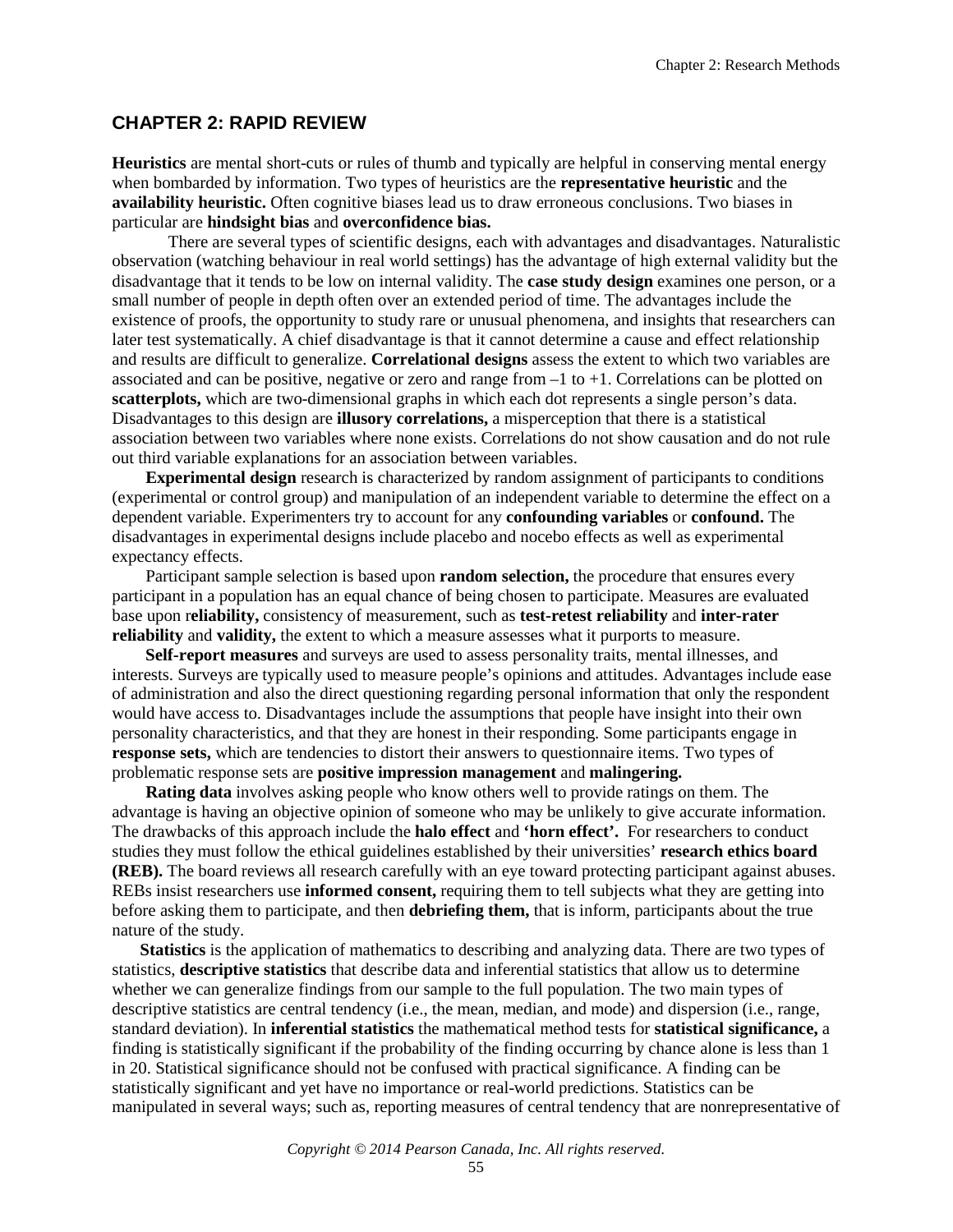most participants, creating visual representations that exaggerate effects and failing to take base rates into account.

In the media few psychology reporters have formal psychological training. When considering media claims, the source should be questioned. We should consider whether the story was sharpened (the tendency to exaggerate the central message) or levelled (minimize less central details), and if the story presents a balance between two sides of a controversy.

When the experimental method is applied to rigorously test claims such as Extrasensory perception (ESP), the results often disprove these claims. People may believe in ESP due to the general tendency to underestimate the likelihood of coincidences and thereafter attribute them incorrectly to psychic phenomena.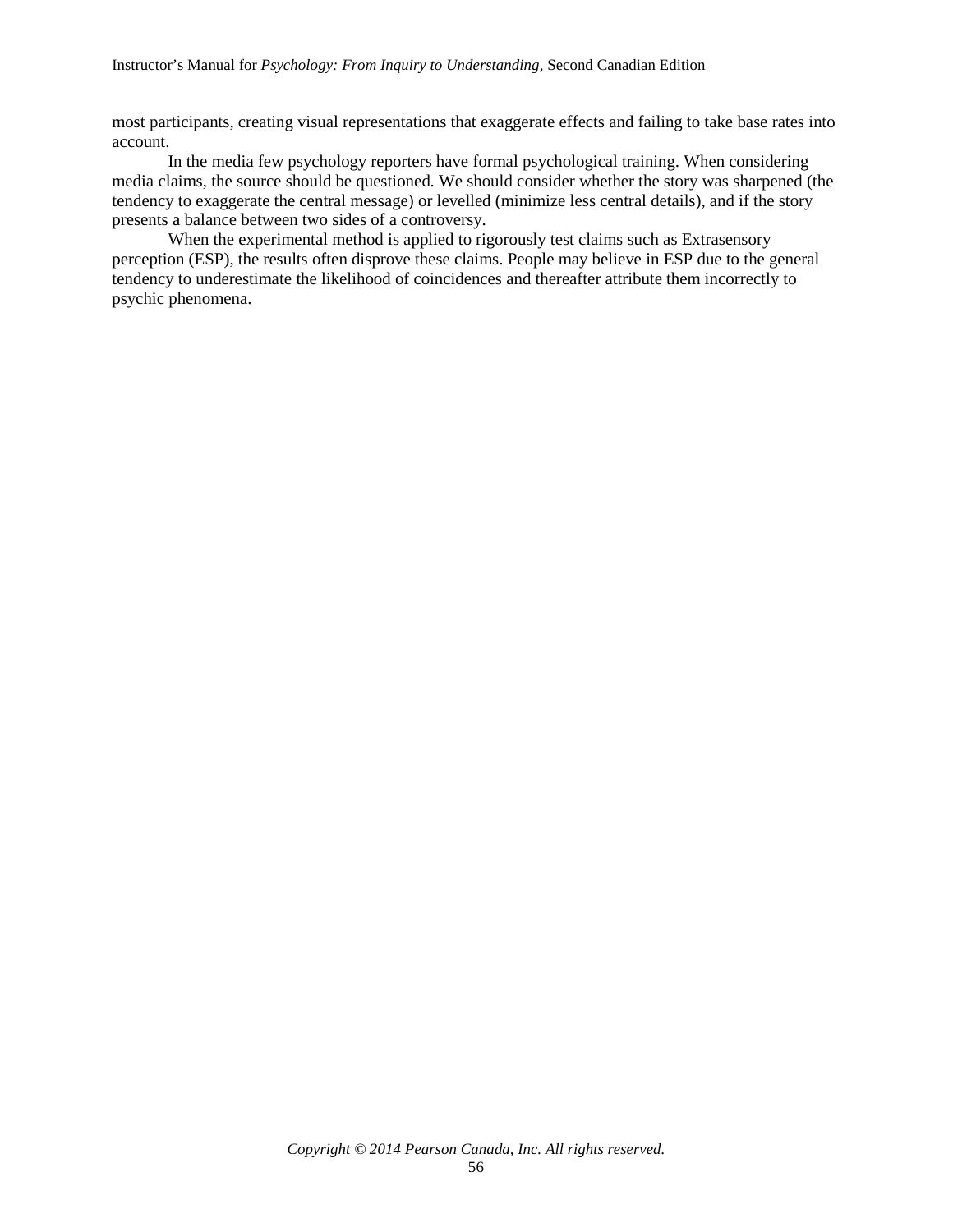#### **▼LECTURE LAUNCHERS AND DISCUSSIONS TOPICS**

- $\triangleright$  The Tragedy of Dr. Semmelweis and Childbed Fever
- > The Case of Joseph Goldberger and Pellagra
- $\triangleright$  Correlations and Causal Relationships
- $\triangleright$  Independent and Dependent Variables
- $\triangleright$  The Road from Hypothesis to Conclusion
- $\triangleright$  An Experimental Example
- Applied Experimental Psychology in the Real World
- Animals in Psychological Research
- Oscar the Deathcat: A Case of Illusory Correlation?

#### **Lecture/Discussion: The Tragedy of Dr. Semmelweis and Childbed Fever**

The case of Dr. Ignac Semmelweis and childbed fever complements the debacle surrounding the technique of facilitated communication and powerfully illustrates the tragedies that ensue when scientific information is ignored or rejected. It is an extraordinary story that is as much psychological as it is medical. In 1847, Semmelweis attempted to persuade his fellow physicians that they were contaminating women during childbirth with some substance acquired from the cadavers of women who had died from this illness. When his own students washed their hands in an antiseptic, the death toll plummeted, but his fellow physicians disbelieved this clear and objective evidence. Describe the case and ask students why the medical community was so reluctant to accept Semmelweiss's findings. A brief presentation on cognitive dissonance theory may be helpful. That is, after watching women perish from this gruesome infection, the physicians' knowledge that they had caused these deaths may have been too discrepant with their self-concepts as healers to resolve the dissonance. They disparaged Semmelweis and his evidence. The story may be found in the following sources:

http://www.sciencecases.org/childbed\_fever/childbed\_fever.asp http://litmed.med.nyu.edu/Annotation?action=view&annid=12179

#### **Lecture/Discussion: The Case of Joseph Goldberger and Pellagra**

The case of Joseph Goldberger and pellagra is another powerful, true-life story from the history of medicine that shows how the correlation between this disease and poverty obscured the true causal mechanism: Poor diet. Early in the twentieth century, diets deficient in niacin killed many poor Southerners. Dr. Joseph Goldberger discovered the cause of the disease and generated controversy by demonstrating that it was not caused by germs. Because cases of pellagra were often higher among those with poor sanitation (e.g., no indoor plumbing), contamination by means of germs was the favoured theory, a clear case of mistaking correlation for causation. In his attempt to discover the true cause, Goldberger experimented on himself, his colleagues, his wife, and prisoners. The case also raises important ethical questions; that is, to what extent did prisoners feel coerced into participating? It is worth mentioning that Goldberger exchanged pardons for participation in his medical research. Goldberger's ideas were not universally well received and some were reluctant to accept his findings. For example, Goldberger accurately predicted that the drop in cotton prices in 1920 would lead to increased poverty and cases of pellagra. In anticipation of this outcome, he argued for social programs to improve nutrition in the South. In response, he was accused of impeding tourism and discouraging economic investment in the region by some Southerners, memorably led by then-congressman Jimmy Byrnes.

The following two links lead to information on the case. http://history.nih.gov/exhibits/Goldberger/docs/ackn\_8.htm http://www.scottsdalecc.edu/ricker/psy101/readings/Section\_5/5-2.html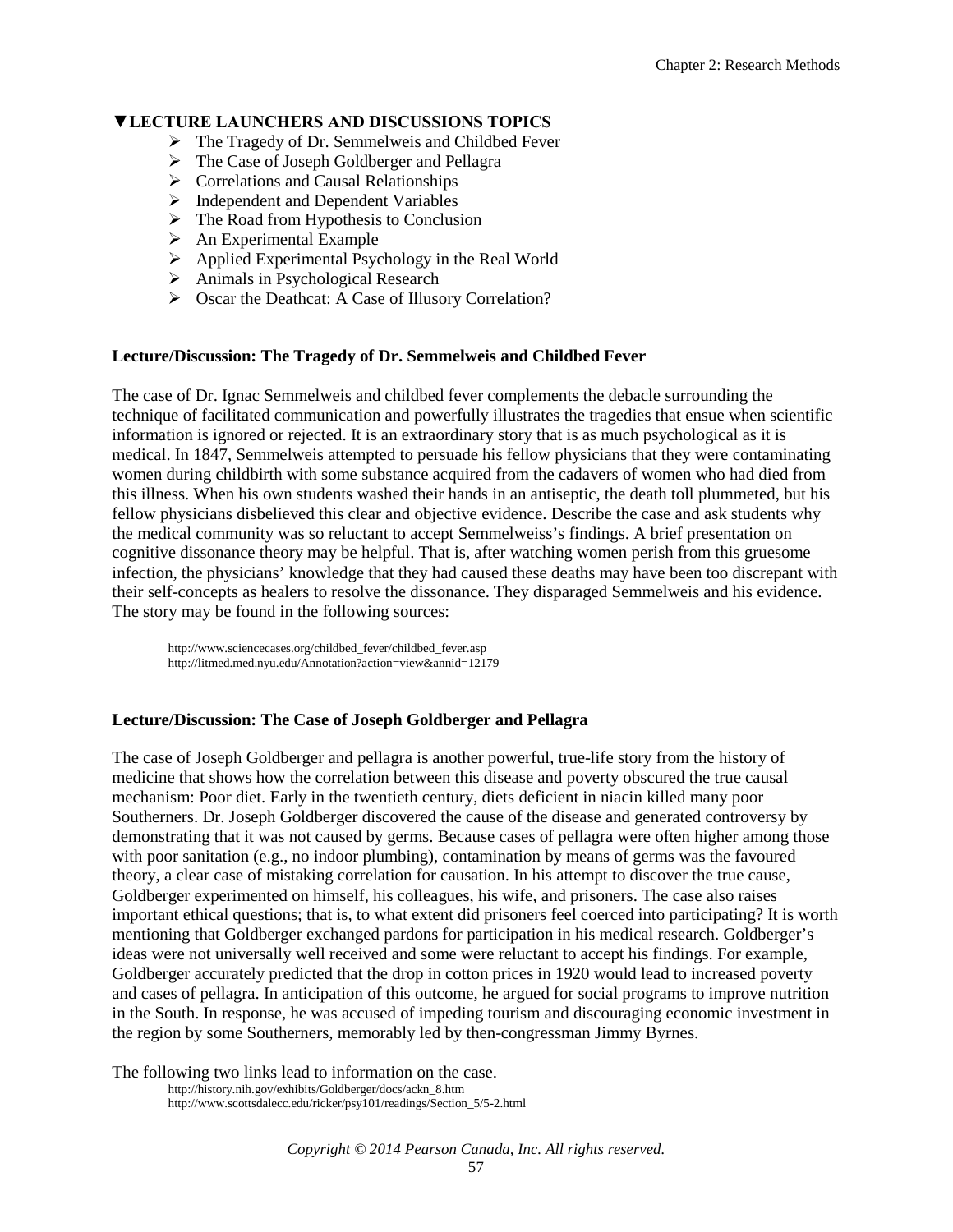#### **Lecture/Discussion: Correlations and Causal Relationships**

There seems to be a general human tendency to attribute causality to correlated events. The lay person, like the psychologist, often imposes patterns of (apparently) lawful regularity on observed events. Given what is perceived as an "effect," we search for causes. Events are more likely to be singled out for attention and analysis when they are unusual, anomalous, and discontinuous with our prior experience. When such events are natural phenomena, they are typically relegated to the status of "cause" and then the search is directed toward their aftereffects.

One of the most persistent instances in which pseudo-correlations of behaviour consequences are reported to flow from salient natural and human events is the "baby boom" syndrome. For example, the allegation of increased births nine months after a major power blackout in New York is well known. So too, is the baby boom in Israel nine months after their war with Egypt.

Invariably, when base rate data are used to compare the assumed "increase in births," the effect vanishes. That is, when seasonal fluctuations in births are taken into account, there is no unusual effect left to relate to the nine-months-earlier unusual event. But that does not deter the correlation seekers. Three University of North Carolina sociologists attributed a 1955 drop in Southern birth rates to the Supreme Court's 1954 school desegregation decision (Rindfuss, Reed, & St. John, 1978). They theorized that uncertain prospects for the future "demoralize" prospective parents (both whites and, to a lesser extent, blacks), causing them to postpone any children they might otherwise have conceived in the threeor four-month period immediately following the decision. The subsequent recovery in the birth rate is attributed to the realization that desegregation would in fact proceed slowly.

And on it goes. Less than a week after Chicago's "Blizzard of '79," at least one newspaper columnist was speculating on the possibility of a baby boom in the coming autumn (Kup's column, *Chicago Sun-Times*, January 17, 1979, p. 52).

Another example of the temptation to confuse correlation with a causal connection is in the area of extramarital sexual affairs. Biracree (1984) found that for men there was an almost perfect positive correlation between annual income and the percentage of men who had been unfaithful to their wives. This relationship was not true for married women. If this finding is valid, what are the possible explanations for these relationships? Is there any strong evidence to support any of these explanations, or are they, at the moment, speculations?

Biracree, T. (1984). *How you rate: Men* and *How you rate: Women*. New York: Dell. Rindfuss, R. R., Reed, J. S., & St. John, C. A. (1978). A fertility reaction to a historical event: Southern white birthrates and the 1954 desegregation ruling. *Science, 201*, 178–180.

#### **Lecture/Discussion: Independent and Dependent Variables**

In the cereal and fruit example, the cereal and the fruit are independent variables and the rash is the dependent variable. One useful way of thinking about and identifying independent and dependent variables is to remember that the basic hypothesis underlying any experiment is "X causes Y" (colouring a movie [X] changes the way people respond to it [Y]; a cereal [X] caused a rash [Y]; a fruit [X] caused a rash [Y]). To test such hypotheses, X is manipulated in order to determine its effect on Y. Thus, X is the independent variable and Y is the dependent variable. Advise students that, when trying to identify independent and dependent variables (as might happen in the context of an exam question), they should put the variables in the scenario into an "X causes Y" statement.

#### **Lecture/Discussion: The Road from Hypothesis to Conclusion**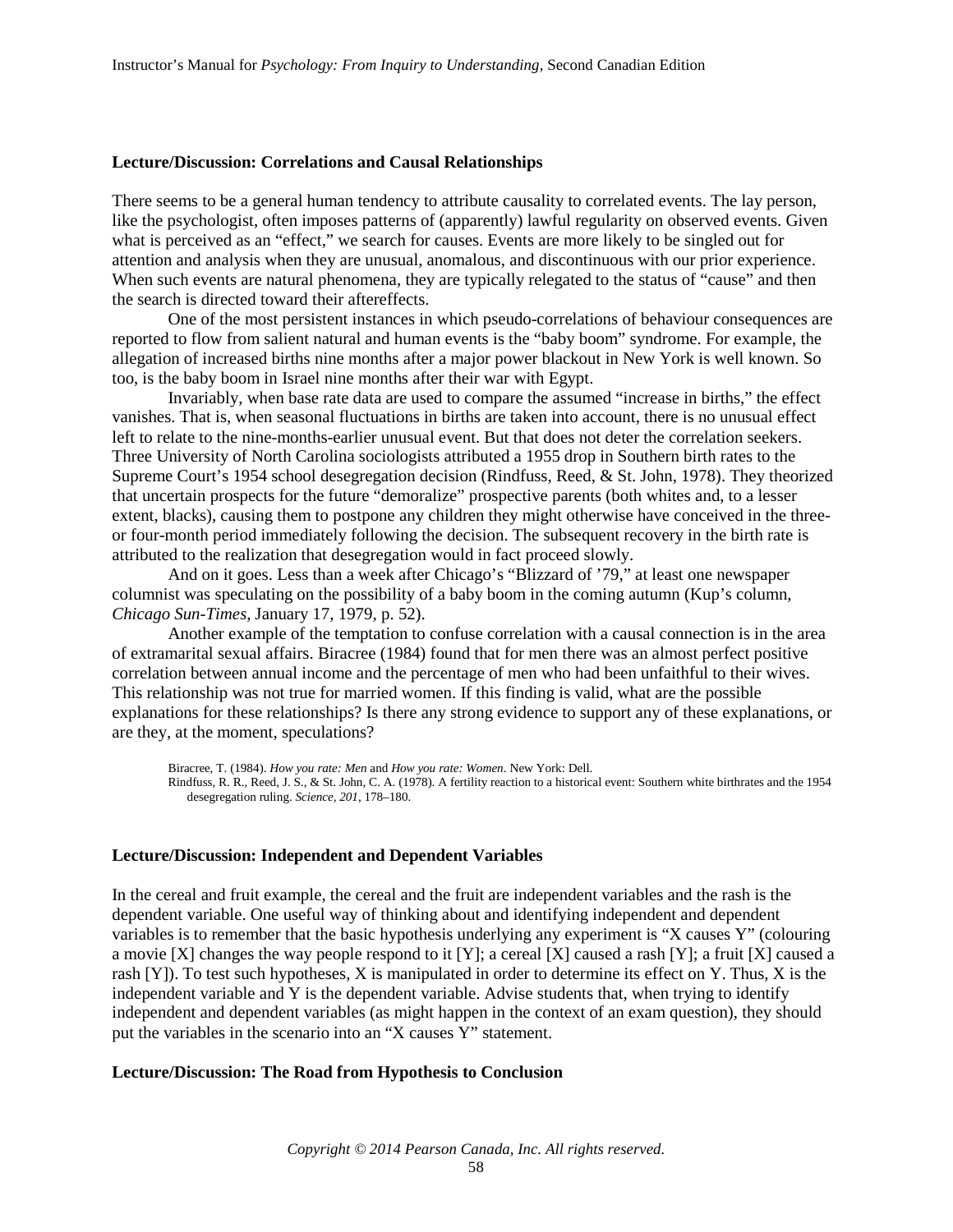#### *How do we know that cigarette smoking is dangerous to your health?*

Cigarette smoking became common in Europe after French and British soldiers picked up the habit from Turkish soldiers in the Crimean War of 1854 to 1856. The habit was adopted by a few Americans in the next 30 or 40 years. The tobacco was strong and they rolled their own. More American males began to smoke after the automatic cigarette-making machine was perfected in North Carolina in the 1880s. Very few women smoked, at least in public, until after World War I when U.S. tobacco companies began to target women with their advertising.

People must have suspected that cigarettes are dangerous to health long before any research was done. The slang term for cigarettes, "coffin nails," was used during the first half of the century.

The conjecture became a hypothesis when doctors noticed that many people who died of lung cancer had been heavy smokers, and it was also suspected that nicotine affects the circulatory system. Early studies produced high negative correlations between cigarette smoking and age at death: the more people smoked, the younger they were when they died.

This correlational data resulted in the first warning labels on cigarettes in the 1960s: "Caution: The Surgeon General has determined that cigarette smoking may be hazardous to your health." Notice that the warning reads "may be hazardous," rather than "is hazardous." The conservative warning is all that is justified by correlational data. A relationship between variables does not imply that the variables are causally related. The earlier death of smokers could be for reasons other than cigarette smoking. Perhaps smokers live more stressful lives, and both the smoking and their illness are the result of stress. Also, it is possible that smokers are not as careful of their health in other ways as nonsmokers; maybe they don't exercise or have nutritious diets. Or perhaps both the smoking and the mortality have a genetic basis.

To do a definitive experiment on the effects of smoking, one would need to get a sample of 100 or so young people who have never smoked and assign them randomly to a smoking group and nonsmoking group. The smokers would smoke at least one package of cigarettes a day for life, beginning at age 16 or 18, and the nonsmokers would not smoke at all. The dependent variable is age at death, and the successors of the original researchers could not analyze the data until all the subjects died. If the nonsmokers lived significantly longer, the researchers would be justified in concluding that cigarette smoking *is* hazardous to health.

An experiment like this has not been done, and probably never will be done. In the 1970s the label on cigarette packages was changed to read, "Cigarette smoking is dangerous to your health." The evidence that prompted this change came from several sources. One source was studies that tried to match smokers and nonsmokers on various alternative causes, such as stress, and thus to control for its effects on health. Another source of evidence came from animal studies. The conclusions that cigarettes are truly "coffin nails" is based on large amounts of data and a multitude of studies.

Many studies were required to get from a hypothesis to a firm conclusion in the establishment of a causal link between smoking and disease and death. The reason is that there are humane and ethical constraints that rule out certain types of research. Because humans are the primary focus in psychology, it is often difficult for us to get answers to important questions. As just one example of this, we would like to know if child abuse has permanent effects on personality, and if so, what these effects are. But we cannot assign infants at birth to be abused or not abused, so to study this question we must try to tease out these effects from the mass of environmental variables that affect the development of human personality.

#### **Lecture/Discussion: An Experimental Example**

#### *Can vitamins increase IQ?*

Suppose you hear about a retarded boy who did better schoolwork after being given a dose of a vitaminmineral supplement, and you decide to conduct an experiment to see if intellectual functioning of retarded children can really be improved by such a diet supplement. You start with the hypothesis, "A vitaminmineral supplement (independent variable) added to the diet of mentally retarded children will improve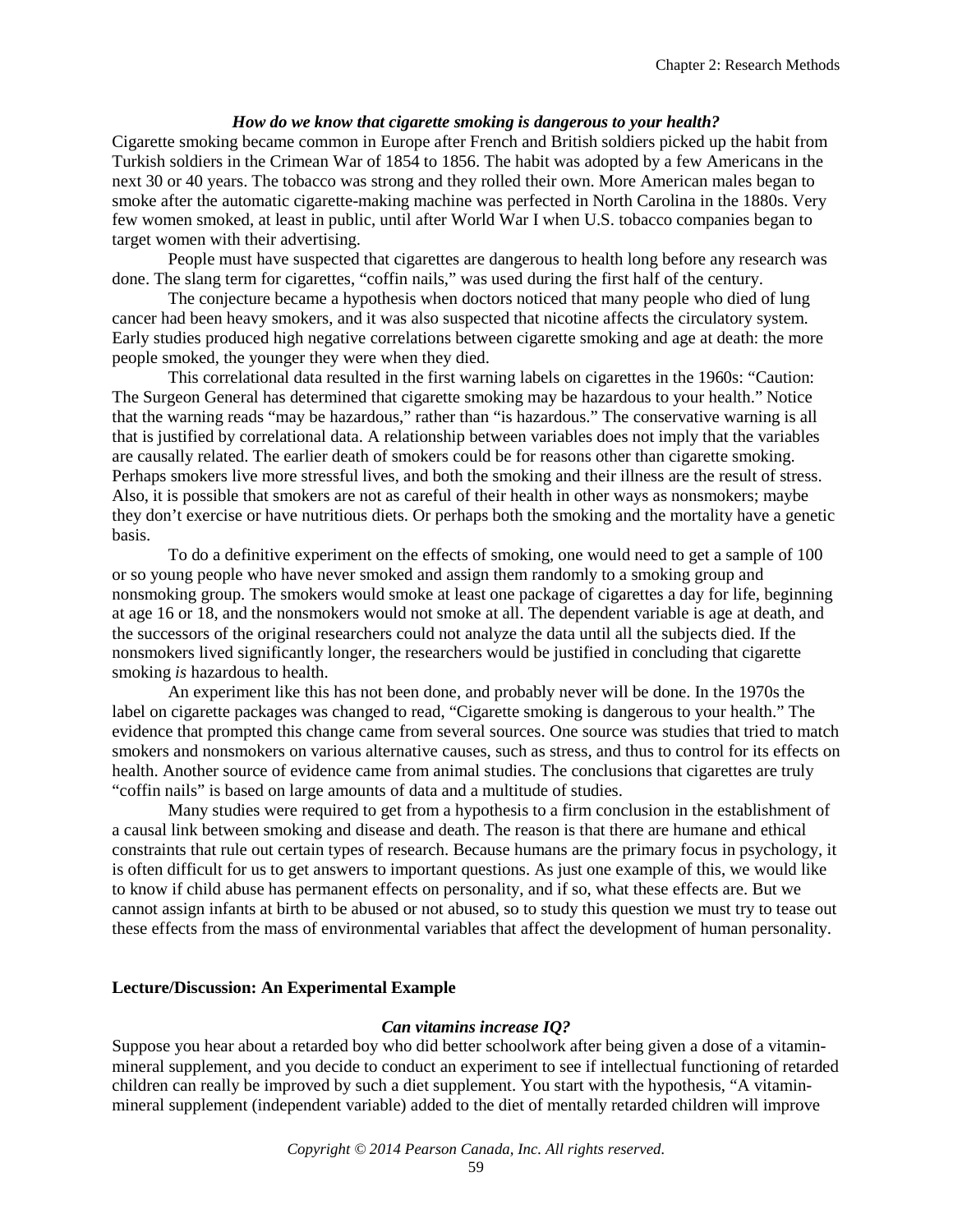their intellectual functioning (dependent variable)."

Your first task is to define your variables more precisely. What vitamins and minerals will you use, and at what strength? How many times a day and for how many months? You may decide to use an IQ test score as a numerical measure of your dependent variable; you may also decide that you will require a minimum increase in the number of points as acceptable evidence of improvement, because many chance factors can influence test scores.

You draw your subjects from a group of children who have all been tested and diagnosed as mentally retarded, and you randomly assign them to either the experimental group, who will get the supplement, or the control group, who will be given a placebo (some inert substance) instead of the supplement.

There are several precautions you will need to take to avoid bias in your results. Besides controlling for similarity of your two groups at the start, you will want to be sure that the subjects in both groups are exposed to all the same conditions during the experiment except for the exposure to the independent variable, the nutritional supplement. Temperature, timing, instructions, conditions of testing, and other events during the time of the experiment should be as similar as possible for the two groups.

Your own desires to prove or disprove the idea that vitamins may increase school performance may be a possible source of bias. To reduce this bias, would you conduct a single-blind or double-blind experiment?

For a fixed period of time, say four months, the children in the experimental group receive the supplements in tablets at each meal. The control-group children also receive tablets, but they contain nothing of biological value (a placebo). Neither the children nor those working with them or testing them know which child is getting which kind of tablet. At the end of the four months, intelligence tests are given again to see if the groups now differ.

You may find that both groups have higher scores than originally, perhaps from all the extra attention they have been receiving or from some natural development over this period. So you use the control group's scores as a baseline and compare the experimental group's scores with that baseline.

If you find no difference, the study may end there, or you may try variations, perhaps a stronger supplement or a longer time period or subjects who are less retarded.

If you do find a difference in your original study, you will evaluate the probability that your obtained difference could have occurred by chance alone, even without the independent variable. If it is unlikely that it is a chance finding, your confidence in the hypothesis is increased.

#### **Lecture/Discussion: Applied Experimental Psychology in the Real World**

Students often have difficulty understanding how general research results can be applied to the real world. In other words, "How does this relate to me?" The following example provides connections between basic research in sensation and perception and possible military or medical errors.

A number of devices use sound (beeps, clicks, etc.) to provide feedback regarding bodies, structures or machines. These sounds are designed to provide people with information about changes in the current situation. For example, in medicine, drops in heart rate or blood pressure are signalled with beeps. Jet pilots receive information regarding positioning in the form of sounds as well. The pupose of these devices is to provide immediate auditory feedback that signals potential problems. The auditory nature allows the surgeon or pilot to be visually focused on something else at the time.

Unfortunately, results of recent research (Neuhoff, Kramer, and Wayand, 2002) suggest that people often misperceive how sounds change when both their pitch and loudness change. Rather than noticing the changes immediately and accurately noting the meaning of the changes, individuals may miss the changes entirely or misinterpret them. Because of this misperception, people can't accurately judge the intended meanings of the sounds. Real-world complications that could arise from this problem range from medical mistakes to serious pilot errors. For example, if a pilot does not accurately identify the sounds of the flight system that are designed to alert him/her of possible mechanical issues, the chances of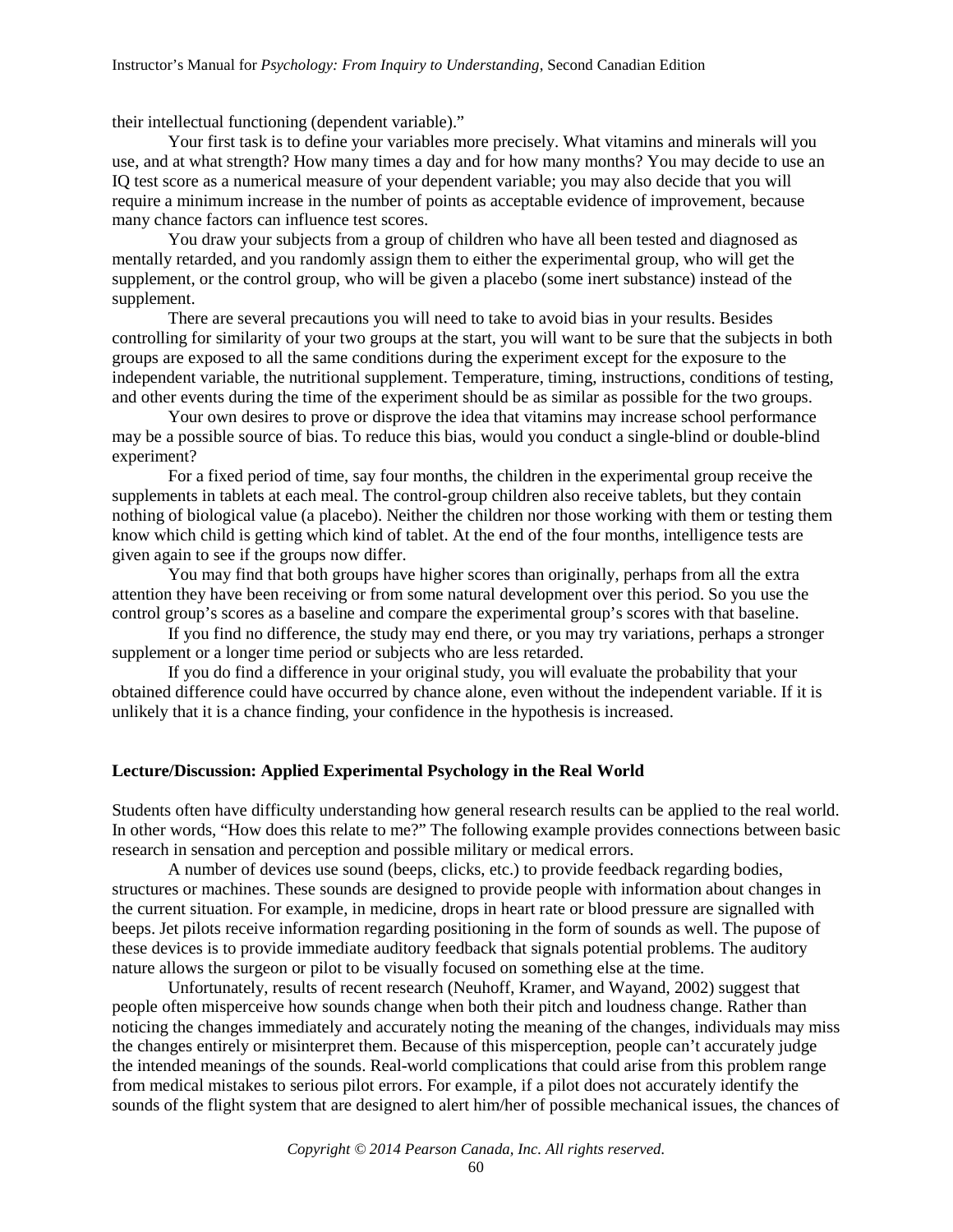mechanical failure or crashes may be increased. This result is contrary to the purposes of those feedback systems which are designed to enhance safety. It appears that the initial assumptions of inventors/creators of these systems regarding the accuracy of human interpretations of the sounds may have been incorrect.

> http://www.apa.org/news/press/releases/2002/03/auditory.aspx Neuhoff, J. G., Kramer, G., & Wayand, J. (2002). Pitch and Loudness Interact in Auditory Displays: Can the Data Get Lost in the Map? *Journal of Experimental Psychology—Applied*, Vol. 8. No.1

#### **Lecture/Discussion: Animals in Psychological Research**

#### *Should animals be used in psychological research?*

A controversial issue in psychology, and in many other fields of study, involves the use of animals in research. Is it ethical to subject animals to unnatural and/or painful situations in the pursuit of knowledge about the human condition? You might present students with some additional information about the use of animals in psychological research and the nature of the debate.

Psychologists who study animals are sometimes interested in comparing different species or hope to learn more about a particular species. Their work generally falls into the area of basic science, but often it produces practical benefits. For example, using behavioural principles, farmers have been able to reduce crop destruction by birds and deer without resorting to their traditional method – shooting the animals. Other psychologists are primarily interested in principles that apply to both animals and people. Because many animals have biological systems or behavioural patterns similar to those of human beings, using animals often allows more control over variables than would otherwise be possible. In some cases, practical or ethical considerations prevent the use of human beings as subjects. By studying animals, we can also clarify important theoretical issues. For example, we might not attribute the greater life expectancy of women solely to "lifestyle" factors and health practices if we find that a male-female difference exists in other mammals as well.

As the text points out, those who support the use of animals in research argue that animal studies have led to many improvements in human health and well-being. In recent years, however, animal research has provoked angry disputes over the welfare of animals and even over whether to do any animal research at all. Much of the criticism has centered on the medical and commercial use of animals, but psychologists have also come under fire. Critics of animal research have pointed to studies that produce no benefits for human beings but involve substantial harm to the animals being studied. A few years ago, for instance, a Maryland psychologist studying the nervous system was convicted of cruelty to animals after he cut the nerve fibers controlling limb sensation in 17 monkeys. The purpose of his research was to find ways to restore the use of crippled limbs in stroke victims. The charges alleged abusive treatment of the animals. The psychologist's conviction was eventually reversed on appeal, but by then the government had withdrawn its funding of the project.

People have staked out extreme positions on both sides of this debate. The controversy has often degenerated into vicious name-calling by extremists on both sides. Some animal rights activists have vandalized laboratories, and threatened and harassed researchers and their families; some scientists have unfairly branded all animal welfare activists as terrorists (Blum, 1994). A more positive result of the debate has been the close examination of the American Psychological Association (CPA too?) ethical code for the humane treatment of animals and the passage of stricter federal animal welfare regulations governing the housing and care of research animals. Most psychological organizations, however, oppose proposals to ban or greatly reduce animal research. The APA, CPA, and other organizations feel that protective legislation for animals is desirable but must not jeopardize productive research that increases scientific understanding and improves human welfare.

http://www.rgs.uky.edu/ori/univet/resources/Handbook/hb-ethics-history.htm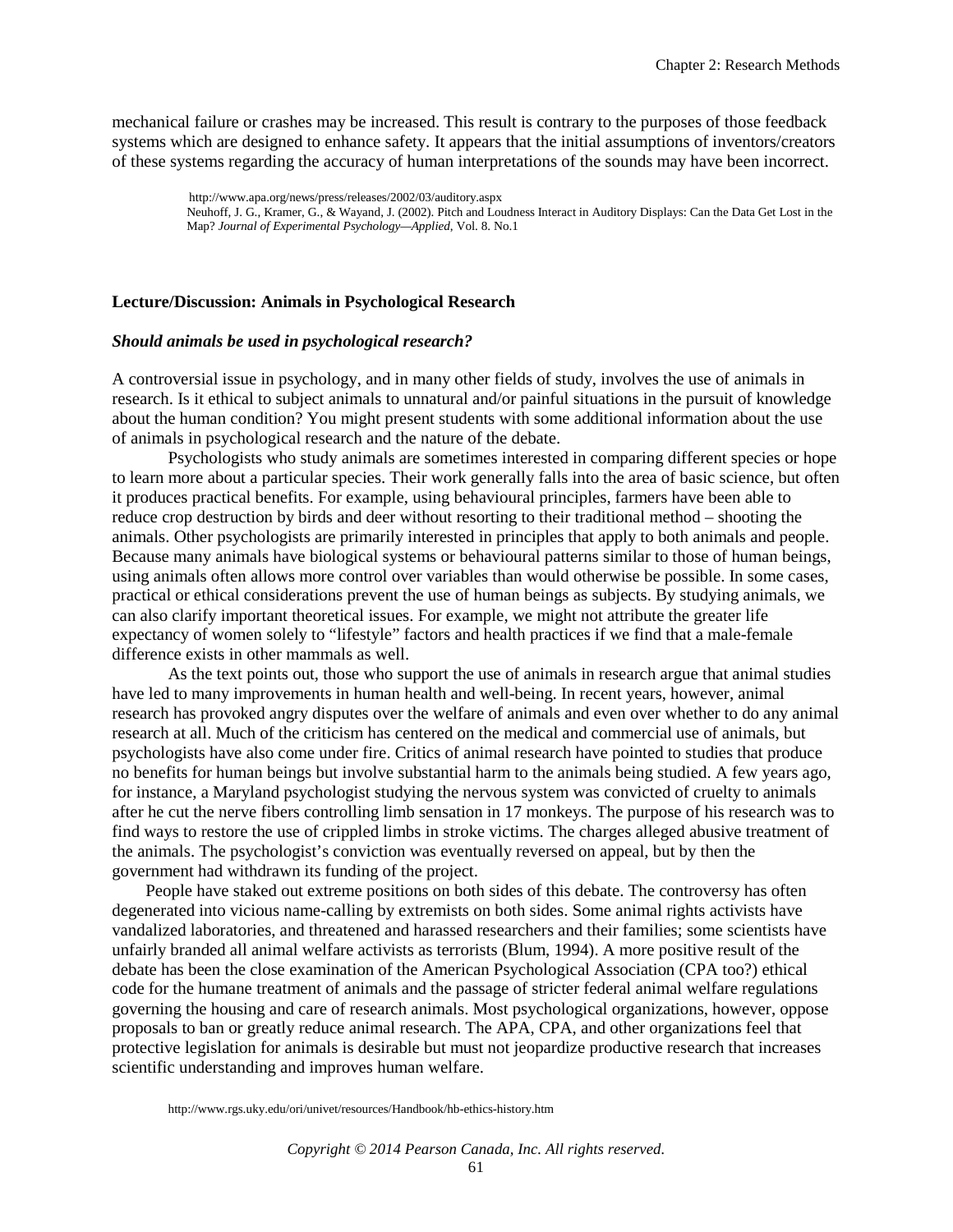http://www.the-aps.org/publications/tphys/legacy/1983/issue5/271.pdf

#### **Lecture/Discussion: Oscar the Deathcat: A Case of Illusory Correlation?**

Historically, a number of superstitions have been associated with cats. For a brief summary, see the Committee for the Scientific Investigation of Claims of the Paranormal:

http://www.csicop.org/superstition/library/blackcat.html

During the summer of 2007, the story of "Oscar the Deathcat" hit the Internet. The story originated in an article written for the *New England Journal of Medicine* (and also in *Slate Magazine*). It is possible that Oscar can predict the deaths of the elderly and infirm, but extraordinary claims such as this require extraordinary evidence. Students should consider one additional causal mechanism: That Oscar the Deathcat is another superstitious belief due to an illusory correlation. The issue of Oscar may be addressed with reference to the "Great Fourfold Table of Life" presented in the text. Note that although the article on Oscar was published in the *NEJM*, it was NOT a peer-reviewed article! Students may want to consider the degree to which the *Journal*'s prestige and the author's professional status conferred credibility to the story of Oscar. The original *NEJM* and *Slate* articles links are listed here; a link to a video presentation on Oscar is listed in the Media Resources section.

*New England Journal of Medicine*: <http://content.nejm.org/cgi/content/full/357/4/328?ijkey=PVKerq1VfkJKc&keytype=ref&siteid=nejm>

The story was also covered in *Slate Magazine*: <http://www.slate.com/id/2171469/>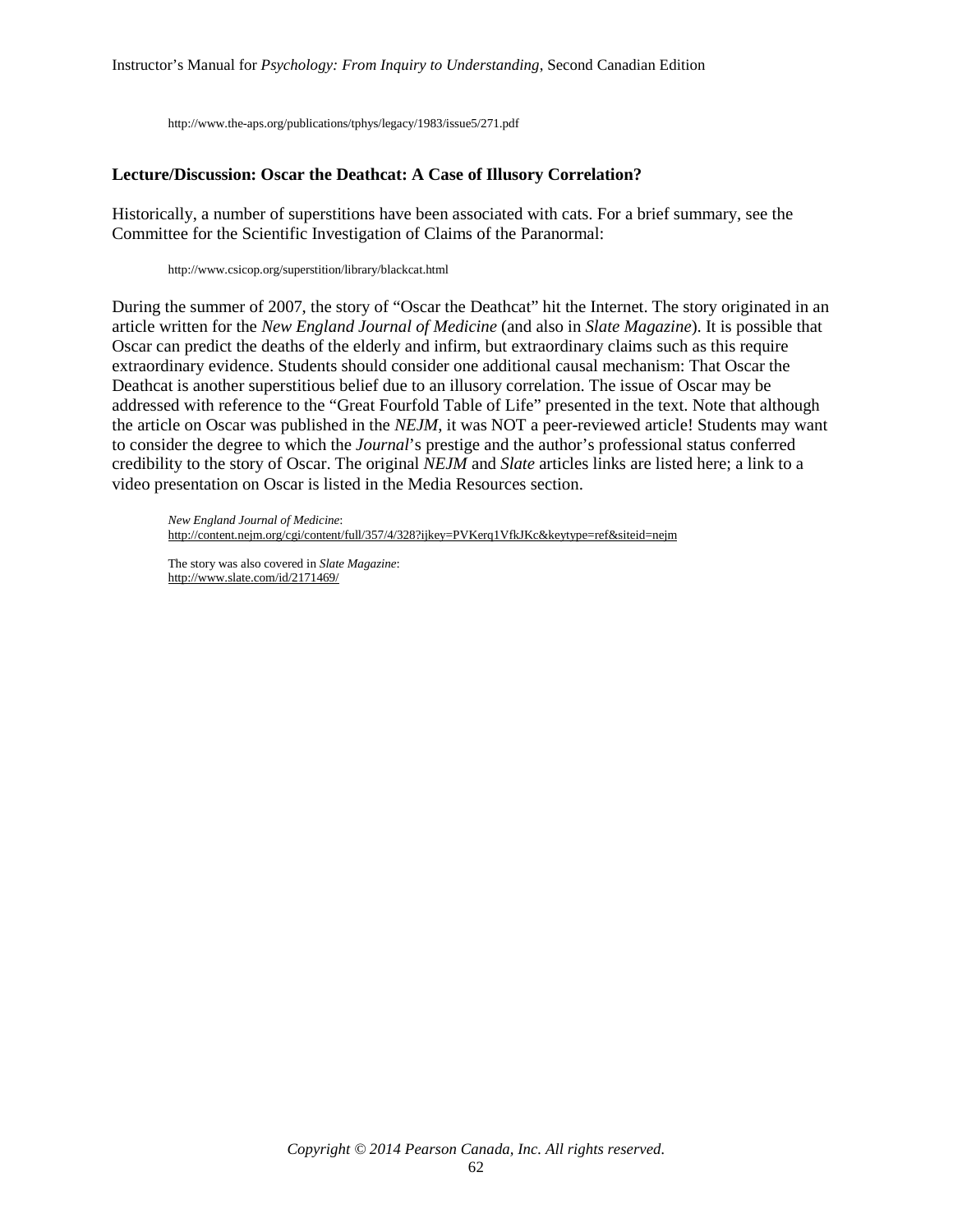# **▼CLASSROOM ACTIVITIES, DEMONSTRATIONS, AND EXERCISES**

- $\triangleright$  Estimating the Frequencies of Our Own and Others' Behaviours
- $\triangleright$  The Direction and Strength of Correlations
- $\triangleright$  Experimental Design
- Equating Groups on Multiple Variables Using Randomization
- ▶ Can Science Answer This Question?
- $\triangleright$  Observational Research in the Dining Hall
- $\triangleright$  Naturalistic Observation
- $\triangleright$  Understanding Correlations
- Correlational and Experimental Research
- **Festing Random Assignment**
- $\triangleright$  Small Samples
- Which Method Would You Use?
- > Name That Research Method
- $\triangleright$  Give the Doctor Some Advice
- $\triangleright$  What Do Journals Look Like?

#### [TableContents](#page-0-0) **Activity: Estimating the Frequencies of Our Own and Others' Behaviours**

To demonstrate availability-related biases in estimating frequency, you can use this demonstration, which is an adaptation of a paradigm used in a study by Messick et al. (1985) titled "Why We Are Fairer Than Others." Ask students to take out a piece of paper and say: "On this sheet of paper, please write as many things that you can think of that you do, or that other people do, that you would describe as *inconsiderate.* If you think that you do these things more often than others, begin the sentence with "I." If you think that others do these things more often than you do, then start the sentence with "They." You will be given 3 minutes for this task."

After 3 minutes, ask them to turn the paper over and say: "On this side, please write down as many things that you can think of that you do, or that other people do, that you would describe as *considerate*. If you think that you do these things more often than others, begin the sentence with "I." If you think that others do these things more often than you do, then start the sentence with "They." You will be given 3 minutes for this task."

Students should tend to associate others with inconsiderate behaviours and themselves with considerate behaviours, something Messick and colleagues call the "differential slope model." Also, students may tend to use frequency modifier words such as *sometimes* with respect to their own inconsiderate behaviours, and *always* when referring to others' inconsiderate behaviours. Discuss why others' negative behaviours are more memorable and therefore more available. Conversely, students may consider why their own considerate behaviours are more memorable. They may also be asked to consider the implications of this difference in availability for over (and under) estimating good and bad behaviours.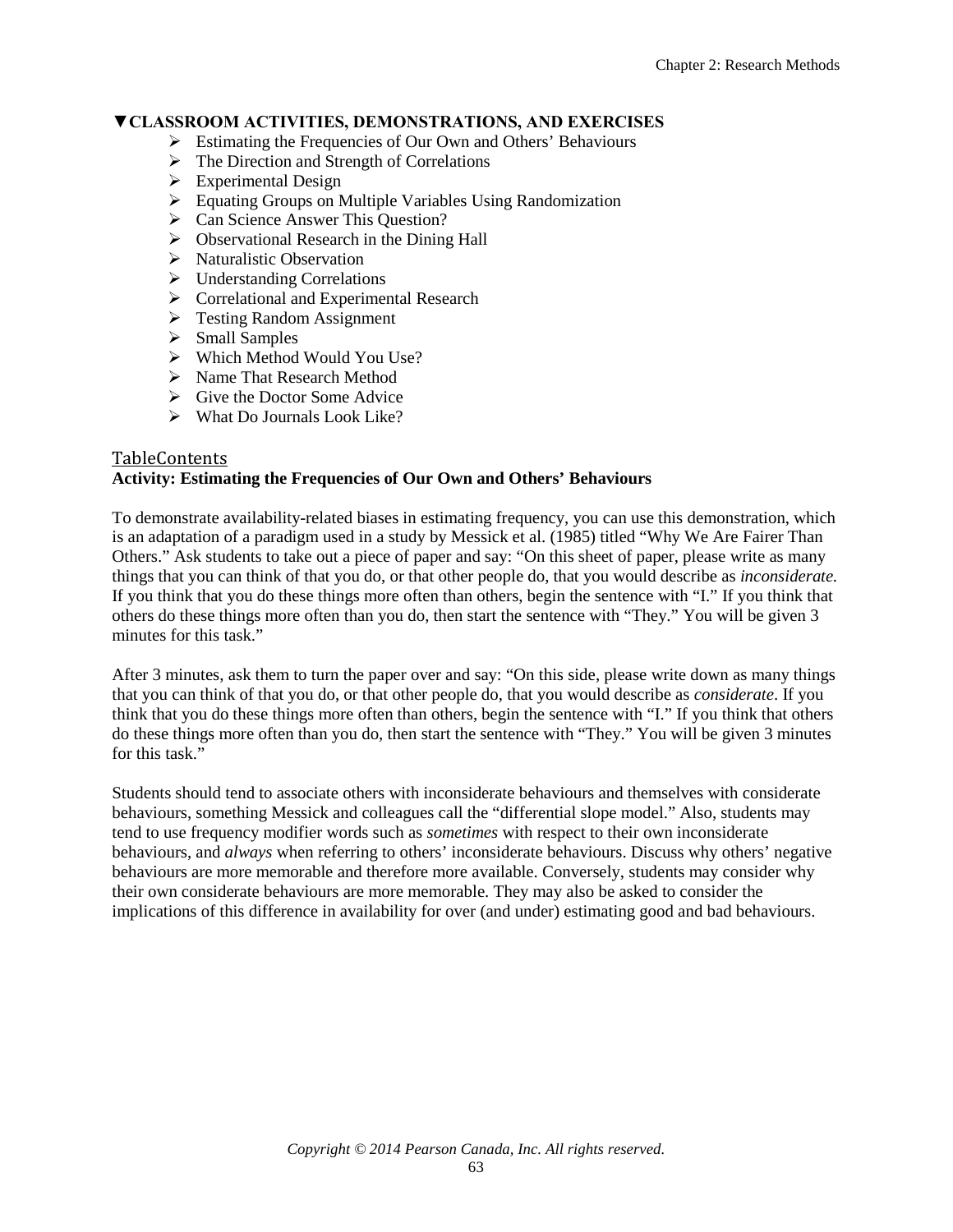#### **Demonstration: The Direction and Strength of Correlations**

This memorable visual demonstration shows incremental changes in scatterplots associated with incremental changes in the strength and direction of correlations. The demonstration is simple, and there is not much to ask in relation to it, but it does allow students to control the size of the correlation (numerically) and thus produce the changes in the scatterplot.

http://www.stat.tamu.edu/~west/applets/rplot.html

#### **Activity: Experimental Design**

The overarching goals of the following exercise are to demonstrate how psychology and the scientific method can be used to address issues that interest your students, to teach them how the concepts they are learning influence experimental design, and to impress on them an appreciation for the challenges faced by experimental psychologists. Lead your class through the process of designing an experiment. Start with a hypothesis generated through brainstorming by the class. Allowing your students to provide the hypothesis ensures that it will interest them and that they will stay engaged. Students may start with topics such as alien abduction, crop circles, and the Loch Ness monster. Welcome this, as it gives you a terrific opportunity to talk about alternative explanations, existence proofs, and the fact that some topics, such as the proof of the existence of God, remain firmly outside the boundaries of science. The scientific method is not a panacea; it is a highly structured method for testing measurable factors and relationships. After your class has agreed on an issue to test, lead them toward a consensus and a testable hypothesis about the issue. Once your class has clearly defined a hypothesis, lead them through a discussion of possible alternative explanations. Challenge their hypothesis and their beliefs. Are there other possible explanations that are simpler and more likely? What assumptions and possible biases underlie their hypothesis? How would the hypothesis (and their assumptions and biases) generated by your class be different than explanations put forward by people from different cultures and different times? You might want to mention that spirit possession was a widely held explanation for mental illness until relatively recently. After listing a number of possible alternative explanations, allow your class to suggest a very basic methodology for testing the hypothesis and eliminating the alternative explanations. You might want to give them a head start by suggesting the kind of data that they would need to collect to measure the variables of interest. Depending on the hypothesis chosen and the sophistication of your class, outlining a reasonable experiment may be a difficult process. If the class begins to show signs of overload, you can quickly switch gears and use the exercise to demonstrate the difficulty in designing and executing well-controlled experiments.

#### **Demonstration: Equating Groups on Multiple Variables Using Randomization**

An interesting demonstration of randomization is described in an article by Enders, Laurenceau, and Stuetzle, titled "Teaching Random Assignment: A Classroom Demonstration Using a Deck of Playing Cards." The article is published in *Teaching of Psychology*, (2006), volume 33, No. 4, pages 239–242. The authors describe a simple strategy in which students "randomly assign" cards to two groups. The two groups of card/subjects are then compared with respect to the frequency of specific characteristics such as the number of face cards, red cards, etc. This will help students see how random assignment helps equate groups on characteristics beyond those the experimenter has in mind. Two packs of cards may also be used.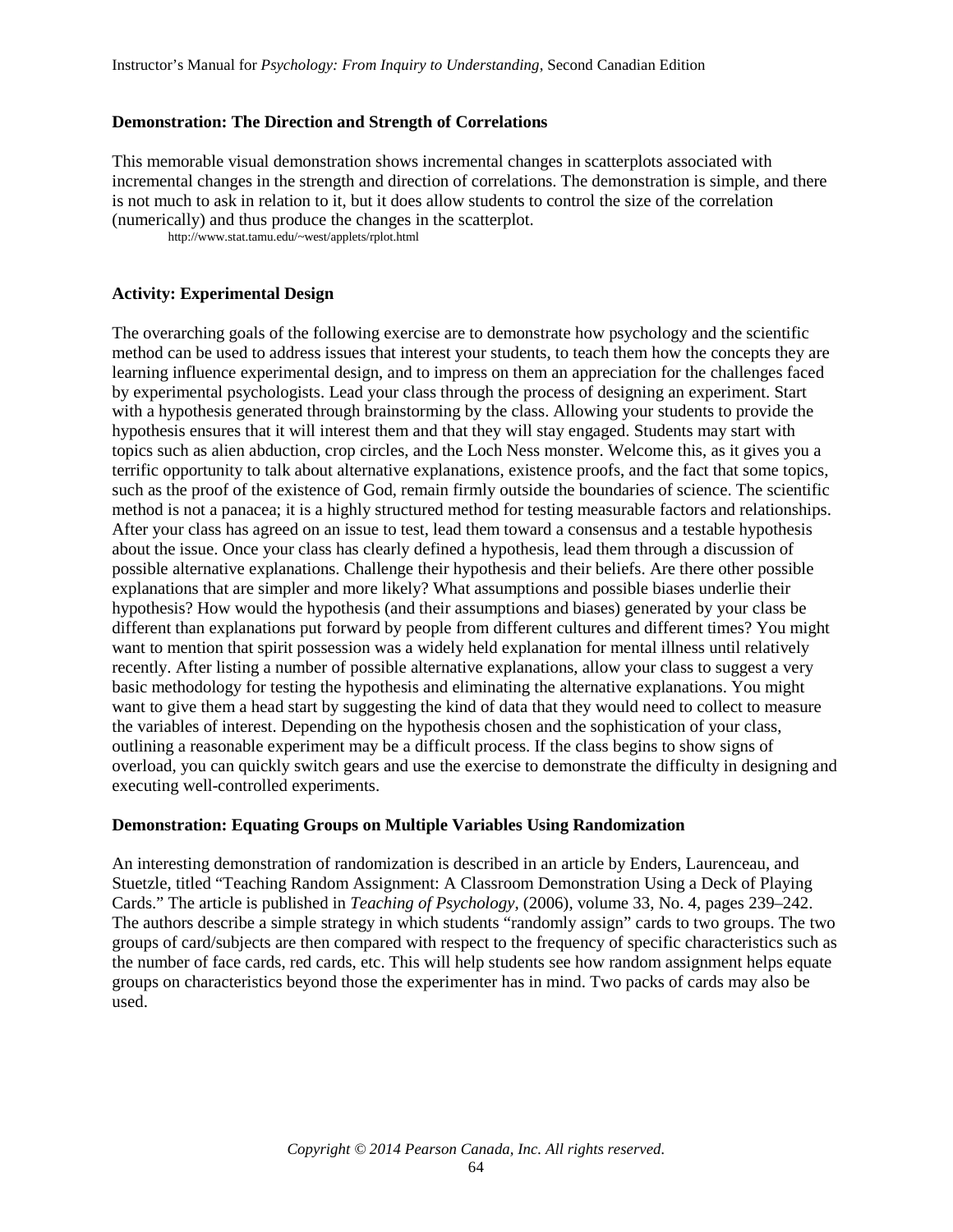#### **Activity: Can Science Answer This Question?**

Students are asked to identify whether specific questions can be addressed using the methods of science. The student handout is included as **Handout Master 2.1.** Suggested answers and explanations are listed below.

- 1. No. The question as stated is vague and the terms are not defined. What does "bad" mean? (Good and bad are value judgments.) Who or what is "society"? Bad for whom? However, specific correlates and consequences of abortion can be studied.
- 2. Yes. The independent variable would be "before or after eating" and the dependent variable would be talkativeness, which could be operationally defined (e.g., as the length of replies to questions).
- 3. Yes, so long as the variables are operationally defined. The independent variable would be jogging versus not jogging (or perhaps the frequency or duration of jogging); the dependent variable would be some measure of mental attitude, such as scores on a psychological test.
- 4. Yes. This question requires only the computation of a correlation between doctors' GPAs in medical school and their subsequent incomes. Such variables as "years in practice" would have to be controlled and a representative sample would have to be selected.
- 5. No, probably not; it would be a little like comparing apples and oranges. Physiological measures of emotional strength would not be useful because there is not always a relationship between physiological arousal and subjective experience, and because love tends to be a more enduring emotion than anger.
- 6. Yes. The independent variable would be "bottle-fed versus breast-fed." The dependent variable would be alertness, which would have to be operationally defined in behavioural terms. If babies were randomly assigned to the two groups, the study would be an experiment. If the researcher used babies whose mothers had already made the decision about feeding method, the study would be correlational, and inferences about cause and effect could not be made.
- 7. No. "Moral" is a broad, vague term that means different things to different people. Moreover, many unanticipated economic, political, and social developments could affect the outcome. Even if "moral" could be defined adequately, and projections from current trends and conditions could be made, the results might turn out to be meaningless, because definitions of morality change over time. What is "moral" in the 1990s might not be moral in 2020, and vice versa.
- 8. No. The subjects would be very uncooperative!

#### **Assignment: Observational Research in the Dining Hall**

Koschmann and Wesp (2001) provide several research activities for observational research, correlational research, and experimental research. One way to introduce students to research methods is to allow them to become more cognizant of their everyday surroundings and fellow classmates' behaviours. Koschmann and Wesp suggest that the college or university dining hall is an excellent "laboratory" to observe human behaviour. Merely ask students to observe others during meals in the cafeteria, such as seat selection or food choices. You might encourage student research teams to decide which behaviours they wish to observe. Ask students to record their observations, maintain confidentiality, and "debrief" anyone who asked them what they were doing. During the next scheduled class, ask students to share their findings and to generate discussion about potential hypotheses that may provide a better understanding of the behaviours they observed.

Koschmann, N. & Wesp, R. (2001). Using a dining facility as an introductory psychology research laboratory. *Teaching of Psychology, 28*, 105–108.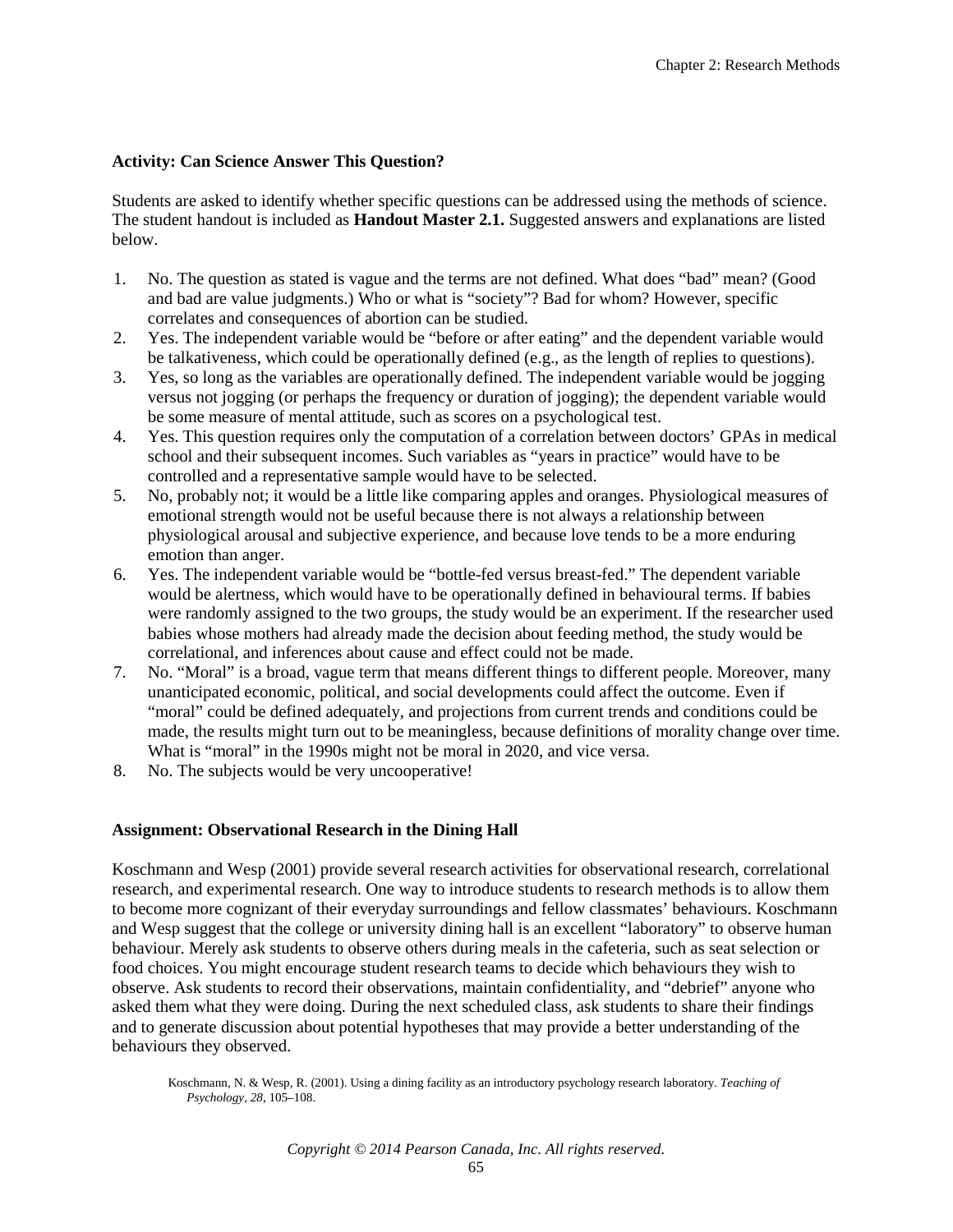#### **Assignment: Naturalistic Observation**

#### *Objective:* To collect data on spatial relationships

*Materials:* None

*Procedure:* Assign students to small groups of four or five individuals. Ask each to collect data on personal space in two distinct social situations, perhaps the student union building or other public areas on campus and a situation such as a party, a bar, or another area where individuals are talking. Ask the students to estimate the distance that individuals stand apart when they talk in this public area, noting any differences between same sex and opposite sex individuals. Encourage students to be creative in their data collection; for example, they could approach the participants with a metrestick, or they could count the number of tiles on the floor. Students will come up with their own ideas on the best methods of data collection. When students bring their data to class, summarize each group's findings in terms of the mean distances individuals stand apart while talking and put the results on the overhead or chalkboard. Break out the data by sex and situation. Discuss any problems the students encountered with this type of data collection.

#### **Activity: Understanding Correlations**

This exercise on correlations can be used as a classroom demonstration or as a take-home assignment following a lecture on the nature and uses of correlations. The student handout for this exercise is included as **Handout Master 2.2.** Suggested answers are provided below; however, there are other reasonable explanations.

- 1. *Positive*. Mutual influence. Similar life experiences.
- 2. *Negative*. Orphanage environment has an adverse effect on cognitive development. Intelligent children are more likely to be adopted.
- 3. *Positive*. Violent pornography stimulates violent behaviour. Both the violent crime and the number of stores are related to the size of cities. Violent criminals are attracted to violent pornography.
- 4. *Negative*. Absent students miss pearls of wisdom from the mouth of the instructor. Students with jobs or other responsibilities find it difficult both to get to class and to find time to study.
- 5. *Positive*. The money appropriated to control crime was poorly spent. The city grew during the eight years, resulting in more crime and more tax revenues.
- 6. *Positive*. Both variables are related to socioeconomic factors; children from affluent homes have both intellectual and physical advantages over children from substandard home environments. Age is the third variable that accounts for scores on both variables; older children have bigger vocabularies and are also stronger and better coordinated.

#### **Activity: Correlational and Experimental Research**

Many students have difficulty understanding the difference between correlational research and experimental research. It might be useful to walk the class through an example where both kinds of research are illustrated with the same variables. Two examples that could be used this way are the relationship between violent television viewing and aggression, and the relationship between similarity and liking. In both examples either variable could plausibly be caused by the other (or by some third factor); so the step up from correlational to experimental research, where causality can be determined, can be seen as useful. Spend some time discussing how psychologists must be ingenious to turn concepts such as "liking" into measurable variables (this will help students appreciate the scientific process). As examples, you can present actual studies that have been done in these two areas. Byrne (1971) discusses extensive research on the influence of similarity on attraction, and Liebert and Sprafkin (1988) discuss the effects of television on children.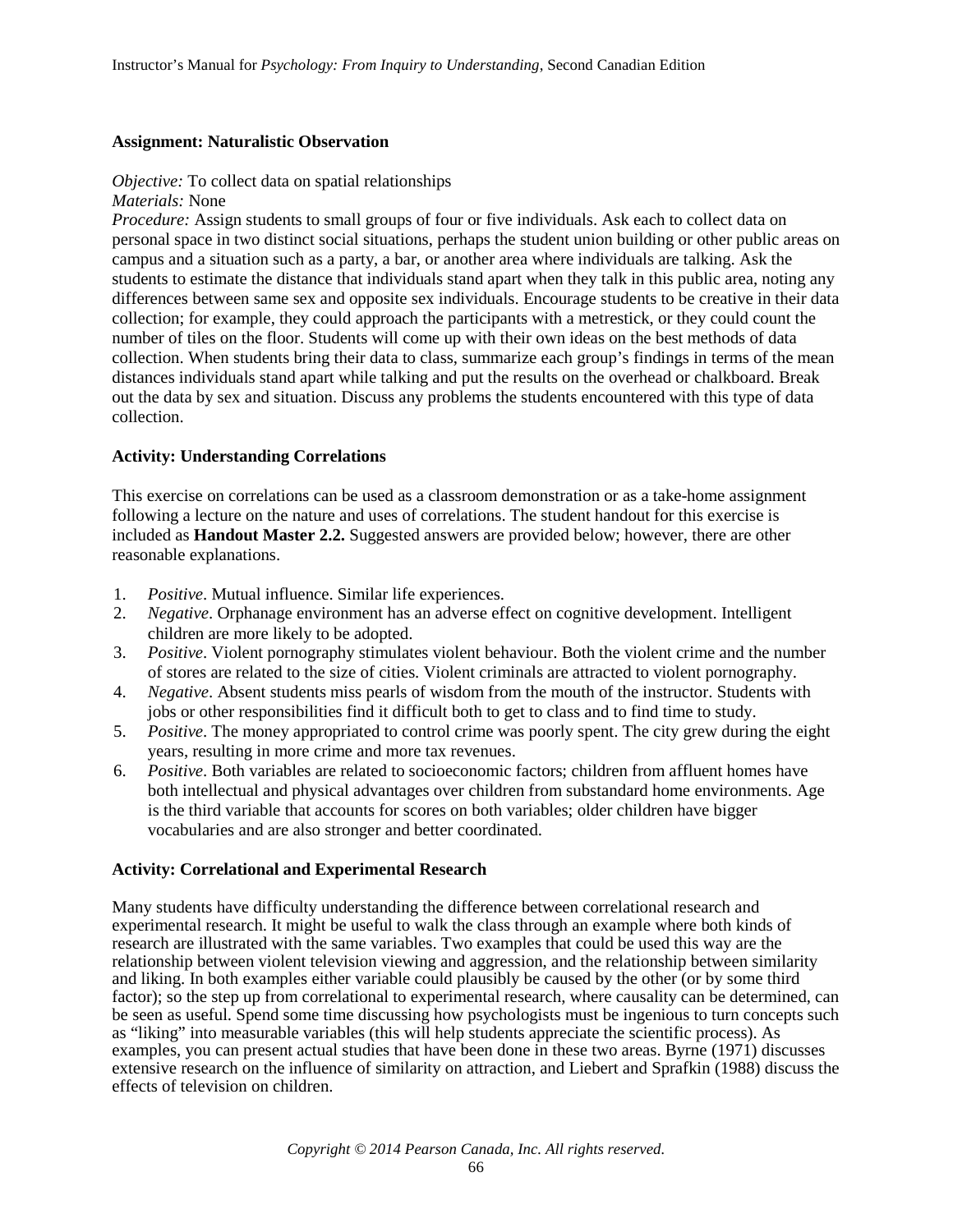Byrne, D. (1971). *The Attraction Paradigm.* New York: Academic Press. Liebert, R., & Sprafkin, J. (1988). *The Early Window: Effects of Television on Children and Youth.* New York: Pergamon Press.

# **Activity: Testing Random Assignment (Group activity)**

Students are often distrustful of random assignment, thinking that the people with the best memory or the worst sense of smell will all end up in the same group and make the results of research undependable. This demonstration is designed to show that random assignment does produce equivalent groups.

Provide students with small cards and have them record their height in inches on the card. If the class is small, ask them to record the height of their best friend on a second card. Collect the cards and then randomly assign them to several groups of 20. Have students calculate means for the groups.

The means should be quite close, illustrating that random assignment has produced equivalent groups. You might also explain that random assignment is not infallible and can be a source of experimental error.

This activity can be extended by using groups of different sizes, such as 2, 5, 10, 20, and 50, to show that the probability of getting groups that are not equivalent decreases as group size increases.

#### **Activity: Small Samples**

*Objective:* To discover if small samples can really be representative

#### *Materials:* A coin, copies of the chart in **Handout Master 2.3**

*Procedure:* Sometimes students have a hard time believing that 1,000 people or so can represent the entire population of Canada. This activity will help them see that small samples can be representative. Divide students into small groups and instruct them as follows:

Point out to students that, as *n* gets bigger, the more balanced the percentage of heads and tails becomes. However, they should notice too that  $n=20$  isn't much better than  $n=15$ . And it took a lot longer to collect 5 samples of 20 coin tosses each. In other words, there wasn't much gain in representativeness for the extra cost in time and energy. So, small samples can be representative, and increasing the size of a sample doesn't always pay off when costs are balanced against benefits.

#### **Activity: Which Method Would You Use?**

The following examples can be used to generate a class discussion on the research methods used by psychologists. Write the methods on the board: case histories, naturalistic observation, laboratory observation, surveys, tests, correlational studies, and experiments. Then, for each situation, ask students to decide which method is appropriate and briefly describe why.

1. Determining the favourite food of adolescents.

Method: Survey

Explanation: Adolescents constitute a large population and the information sought should be accessible through questionnaires or interviews. Care will be needed to construct a sample that is representative of the population under consideration.

2. Determining whether a person is introverted or extroverted. Method: Psychological test Explanation: The goal is to measure psychological qualities within an individual. Other methods (e.g., case history, naturalistic observation) might be employed, but they are more timeconsuming and do not offer the degree of standardization, reliability, and validity found in a wellconstructed test.

3. Determining if frustration causes aggression. Method: Experiment Explanation: Cause-and-effect information is being sought. In science this information is obtained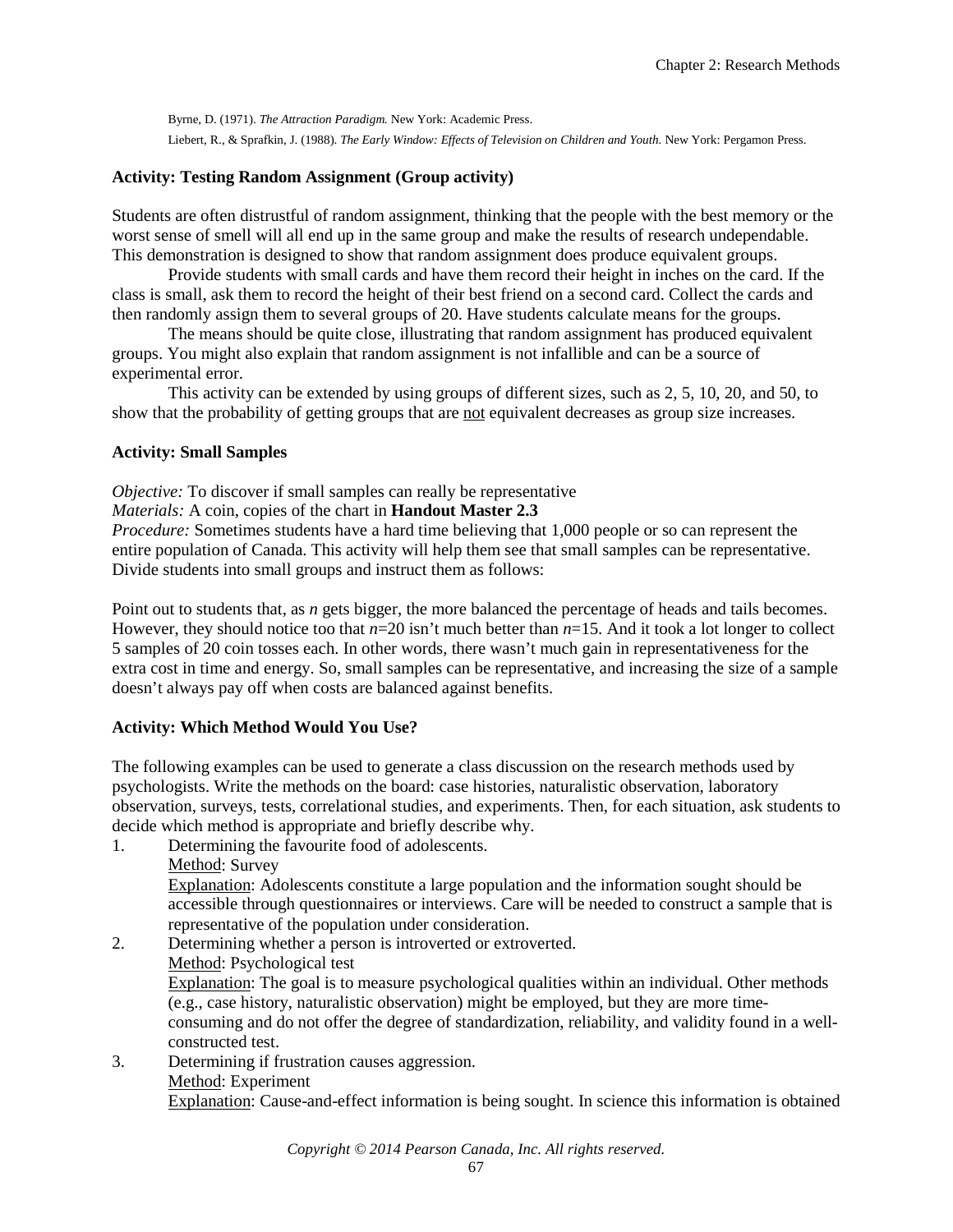through experimentation in which the proposed causal variable is manipulated under controlled conditions.

- 4. Determining if level of education is associated with crime. Method: Correlation Explanation: This technique is used to determine if and how strongly two variables are related. Establishing that a correlation exists, however, does not address the problem of why two things are related.
- 5. Determining how teenagers behave on their first date. Method: Naturalistic observation Explanation: A description of behaviour as it occurs in a real-life situation is being sought. Making the observations without arousing suspicion in subjects could be problematic, and the investigator will need to be careful to prevent "guinea-pig" reaction.
- 6. Determining the behaviour of subjects who are anxious about participating in research. Method: Laboratory observation Explanation: The goal here can be readily achieved within an environment artificially set up by the experimenter. The advantage of this approach is that the investigator has greater control over the situation being studied.
- 7. Determining why a housewife gave up a flourishing career. Method: Case history Explanation: Making this determination requires in-depth information about the way a variety of psychological factors, expectations, values, motives, past experiences, and so forth, blend together within the person. This kind of information is unique to the person and could not be assessed through standardized tests.

# **Activity: Name That Research Method**

In this exercise, students are asked to match brief descriptions of research with the name of the method being used. Copy **Handout Master 2.4** and distribute to students as a basis for this exercise. Answers: 1-c, 2-a, 3-e, 4-f, 5-d, 6-b.

# **Activity: Give the Doctor Some Advice**

This exercise describes research on the effects of drinking and driving. However, this study is flawed and students are asked to suggest ways to correct the errors. Copy **Handout Master 2.5** and distribute to students as a basis for this exercise.

Suggested answers:

1. e

2. Possible confounding variables:

The vodka and the placebo should be mixed in equal amounts of orange juice.

- Subjects should be chosen randomly and also assigned randomly to the different groups. (The same amount of alcohol affects males and females differently.)
- The researcher should not select friends, colleagues, or his own students as the subjects for this research, or any research, because of possible experimenter expectancy and demand characteristics.
- The subjects should participate at the same time of day since their last meal can determine how potent the effects of alcohol can be.

Informed consent should be obtained before the research, not after.

Given these many possible confounding variables, Dr. Moesteller should be more cautious in his conclusions.

*Copyright © 2014 Pearson Canada, Inc. All rights reserved.*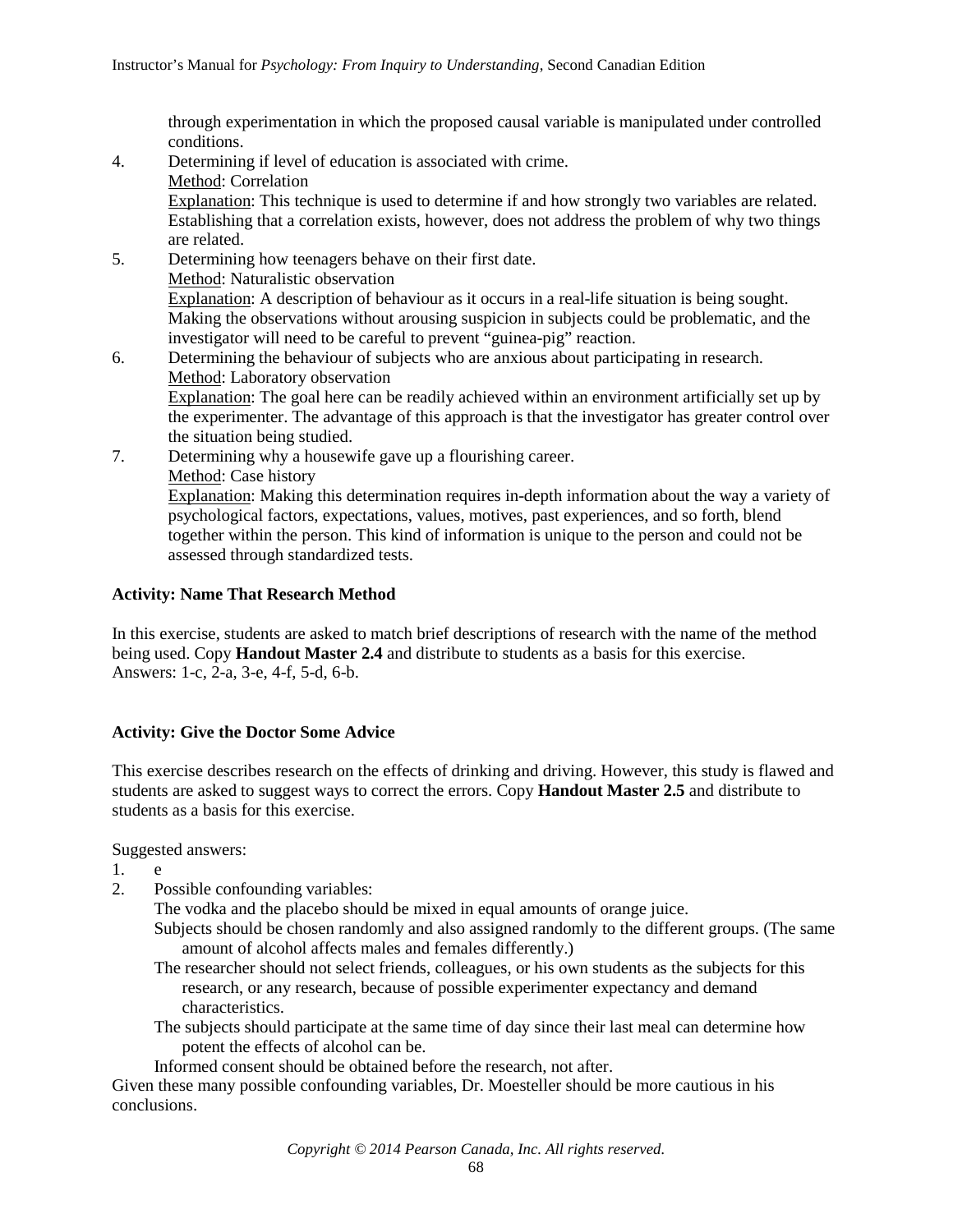#### **Activity: What Do Journals Look Like?**

Scientific journals and peer review are essential to the field, but even after they are fully described, may seem remote and abstract to students (especially when they have just entered college). Bring relatively recent journal issues to the class, pass them around and ask students to examine the tables of contents for articles that address issues that seem personally interesting to them; ask them to read the titles out loud to the class. Journals from the Association for Psychological Science are excellent for this exercise because they address diverse issues in psychology. The exercise is useful for demonstrating that psychological journals present findings that are of wide relevance and interest.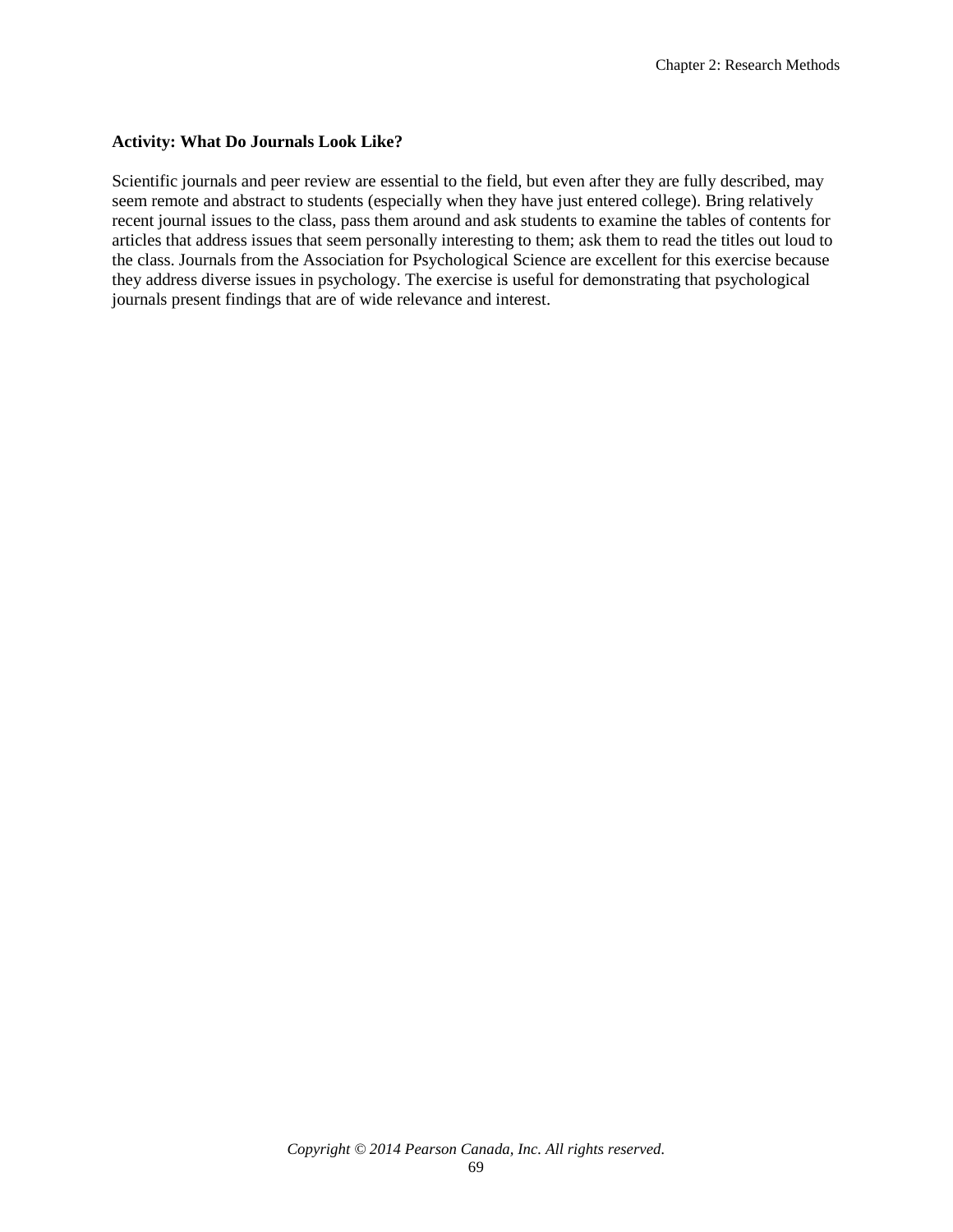# ▼**HANDOUT MASTERS**

- Handout Master 2.1: Can Science Answer This Question?
- Handout Master 2.2: Critical Thinking Exercise: Understanding Correlations
- Handout Master 2.3: Small Samples
- Handout Master 2.4: Name That Research Method
- $\triangleright$  Handout Master 2.5: Give the Doctor Some Advice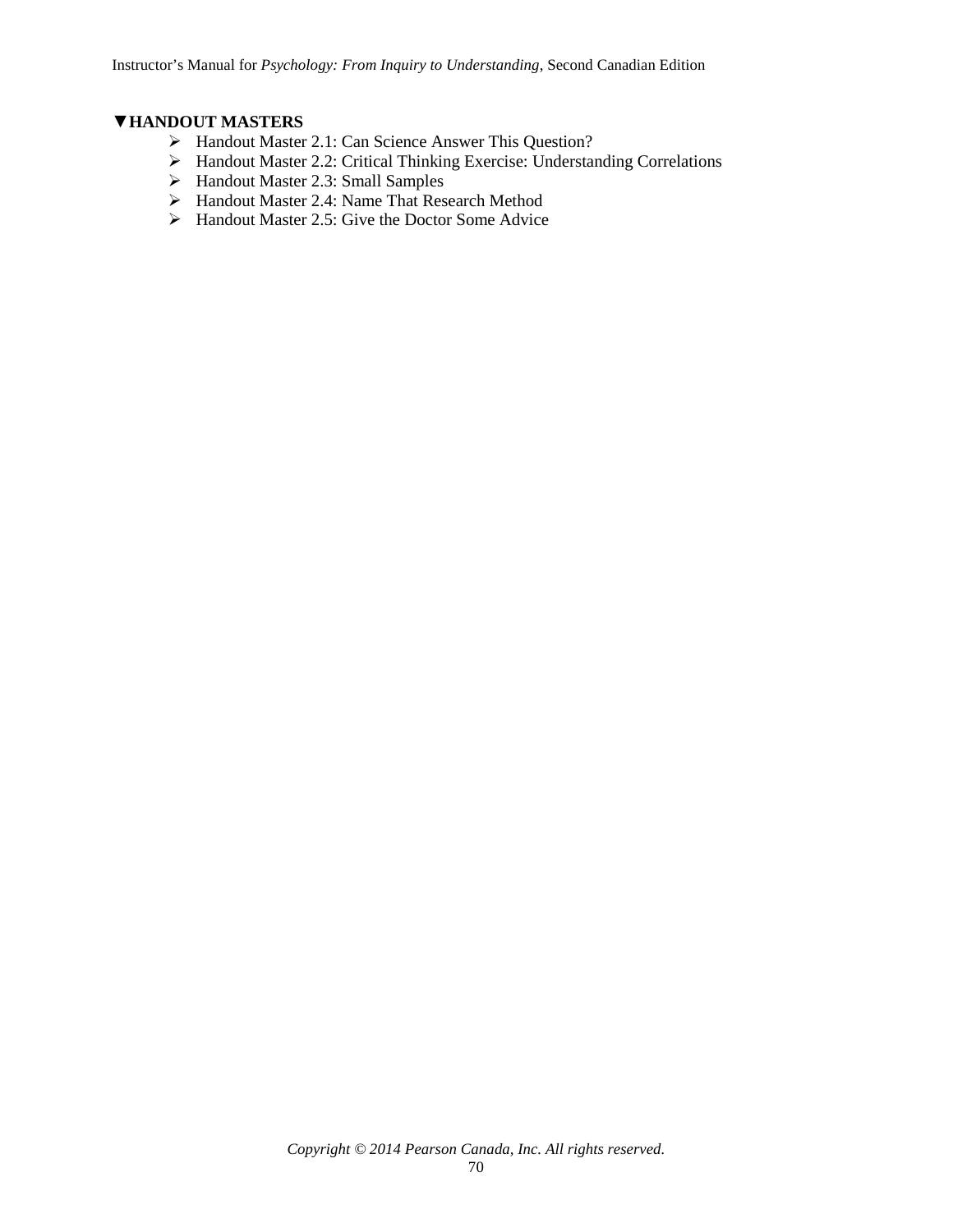# **Handout Master 2.1**

#### **Can Science Answer This Question?**

Psychology is an empirical science; that is, its knowledge is obtained through observation, experimentation, and measurement. Some questions cannot be answered empirically and are, therefore, outside the realm of science.

Decide whether scientific research can answer the questions below and respond "yes" or "no" to each question. Do not try to answer the question itself. Just say whether or not scientific research can, in principle, address the question. Briefly explain why each question is, or is not, a good candidate for scientific inquiry.

For the questions that can be studied scientifically, identify what the independent and dependent variables would be in the experiment.

- 1. Is abortion on demand bad for society?
- 2. Do people talk more after they have eaten than they do when they are hungry?
- 3. Does jogging lead to a positive mental attitude?
- 4. Are the incomes of doctors related to the grades they make in medical school?
- 5. Which emotion is stronger, love or anger?
- 6. Are breast-fed babies more alert than bottle-fed babies?
- 7. Will people be more moral in the year 2020 than they are now?
- 8. Are people who commit suicide sorry after they have done it?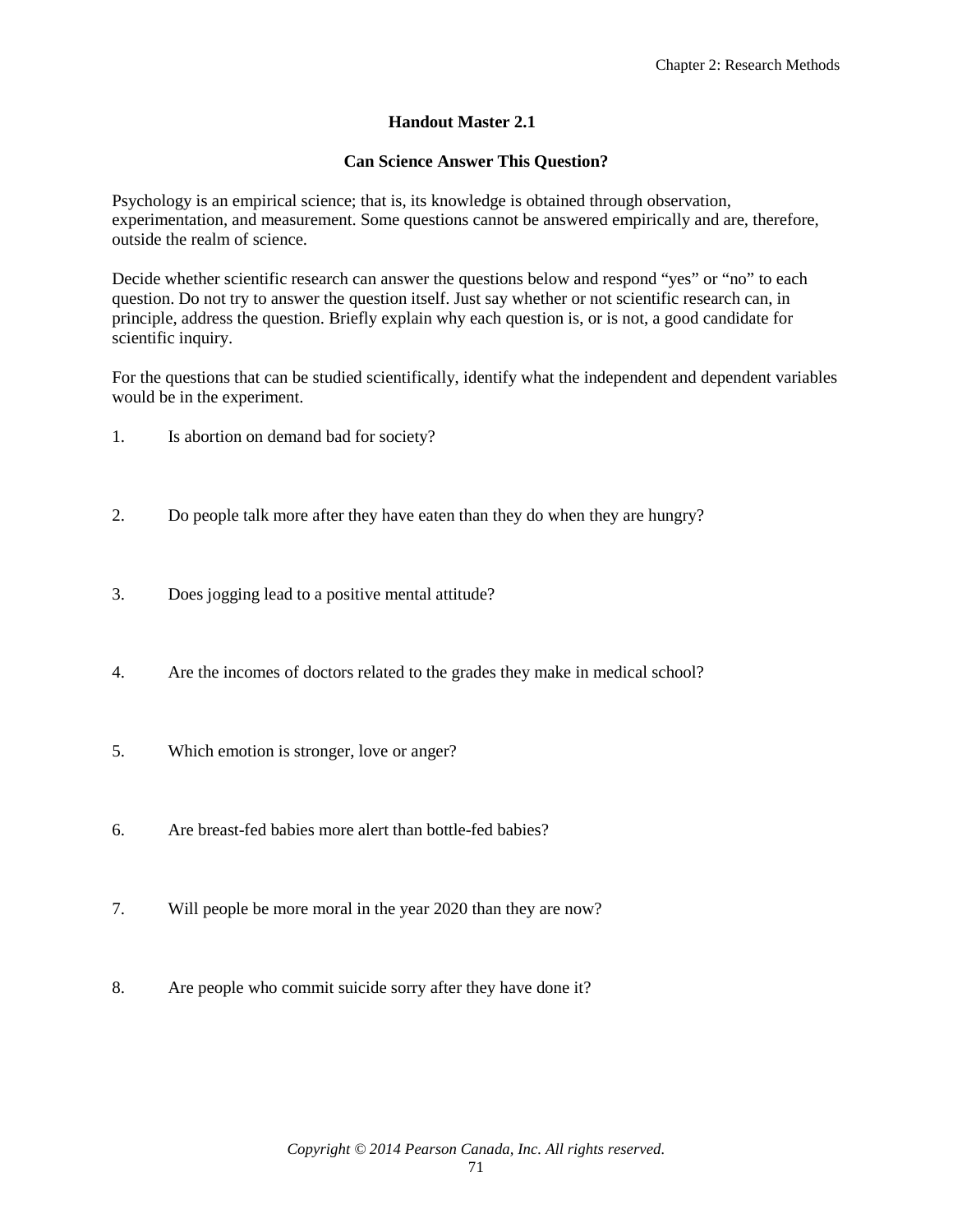# **Handout Master 2.2**

#### **Critical Thinking Exercise: Understanding Correlations**

Correlational studies show relationships between variables. If high scores on one variable predict high scores on the other variable, the correlation is *positive*. If high scores on one variable predict low scores on the other variable, the correlation is *negative*.



Showing that two variables are related does not justify claiming that a causal relationship exists. There may be a causal relationship, but other explanations usually exist. For example, the variables may be related because both have a causal relationship with a third variable.



For each of the correlational studies described below, decide whether the correlation is positive or negative and give two alternative explanations for each finding.

1. A study of married couples showed that the longer they had been married, the more similar their opinions on social and political issues were. Positive or negative?

Explanation 1:

Explanation 2:

2. An intelligence test was given to all the children in an orphanage. The results showed that the longer children had lived in the orphanage, the lower their IQ scores. Positive or negative?

Explanation 1:

Explanation 2:

3. In a study of Canadain cities, a relationship was found between the number of violent crimes and the number of stores selling violence-depicting pornography. Positive or negative?

*Copyright © 2014 Pearson Canada, Inc. All rights reserved.*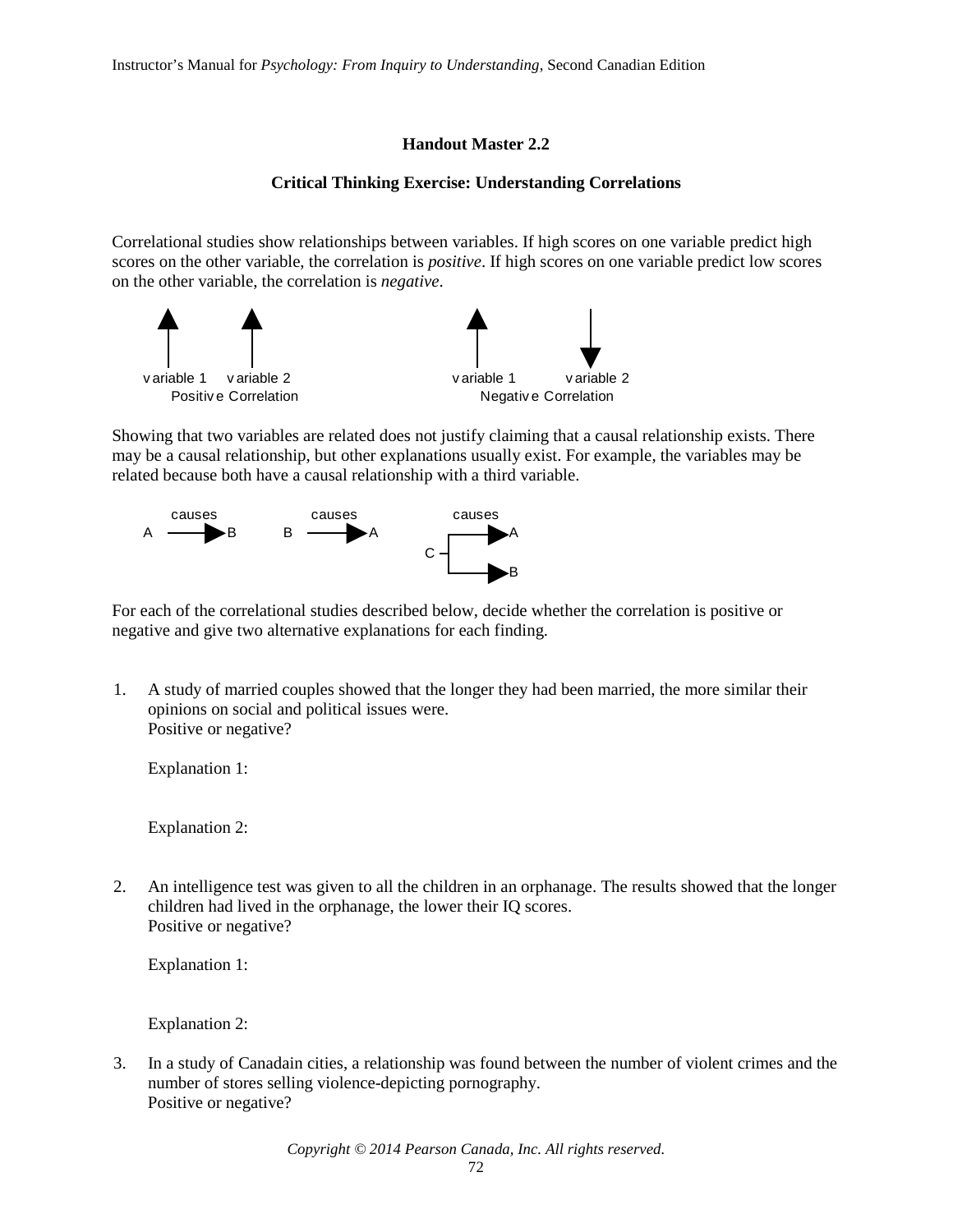Explanation 1:

Explanation 2:

4. A college professor found that the more class absences students have, the lower their grade in the course tends to be. Positive or negative?

Explanation 1:

Explanation 2:

5. A politician running against a candidate who had been in office for eight years pointed out that violent crime had increased steadily during those eight years even though the administration appropriated more and more money to fight crime. Positive or negative?

Explanation 1:

Explanation 2:

6. It was found that elementary-school children who made high scores on a vocabulary test also tended to make high scores on a test of physical strength and muscular coordination. Positive or negative?

Explanation 1:

Explanation 2: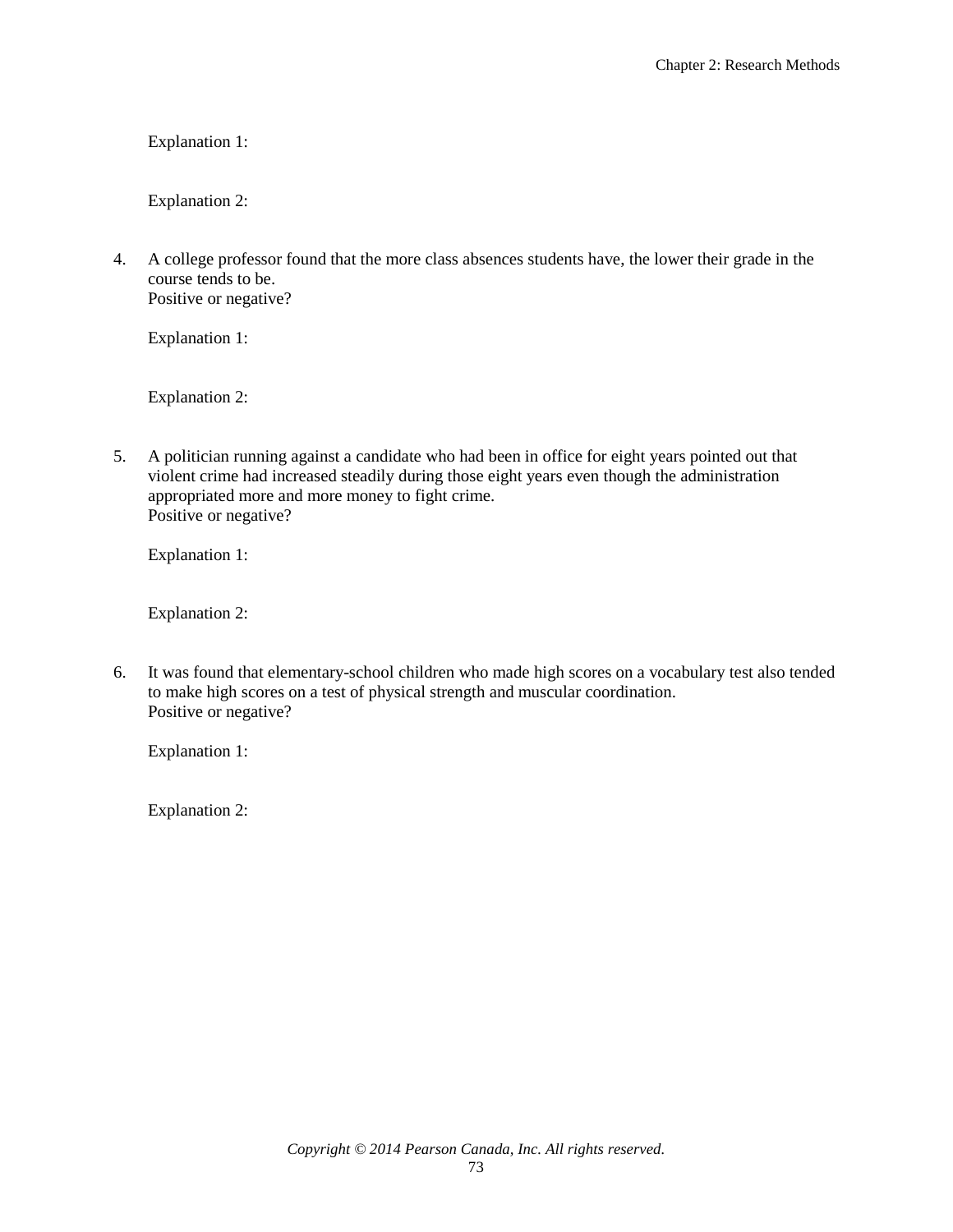## **Handout Master 2.3**

#### **Small Samples**

*You probably know that when you flip a coin, the chance of getting a head or a tail is 50%. But this probability is based on an infinite number of coin tosses. But how well does tossing the coin twice represent the whole population of tosses, or the infinite number of tosses? If a sample of 2 tosses, or n=2 as a statistician would express it, doesn't represent the population, what about a sample of 5 or 10 or 15 or 20? To answer these questions, you have to take repeated samples of the same size. Toss a coin twice (n=2), and then write the number of heads and tails in the column labeled #1. Repeat the process four more times, recording your results the second time under #2, the third time under #3 and so on until you have a total of five samples, each of which consists of two coin tosses. When the n=2 row is completely filled in, calculate the overall percentage of heads and tails. Now use the same process to collect data on samples of n=5, n=10, n=15, and n=20.*

| Sample size | Toss $#1$ |   | Toss $#2$ |   | Toss $#3$ |   | Toss $#4$ |   | Toss $#5$ |  | Overall % |              |
|-------------|-----------|---|-----------|---|-----------|---|-----------|---|-----------|--|-----------|--------------|
|             | H         | m |           | ௱ | Η         | ௱ |           | m | H         |  | п         | $\mathbf{r}$ |
| $n=2$       |           |   |           |   |           |   |           |   |           |  |           |              |
| $n=5$       |           |   |           |   |           |   |           |   |           |  |           |              |
| $n=10$      |           |   |           |   |           |   |           |   |           |  |           |              |
| $n = 15$    |           |   |           |   |           |   |           |   |           |  |           |              |
| $n=20$      |           |   |           |   |           |   |           |   |           |  |           |              |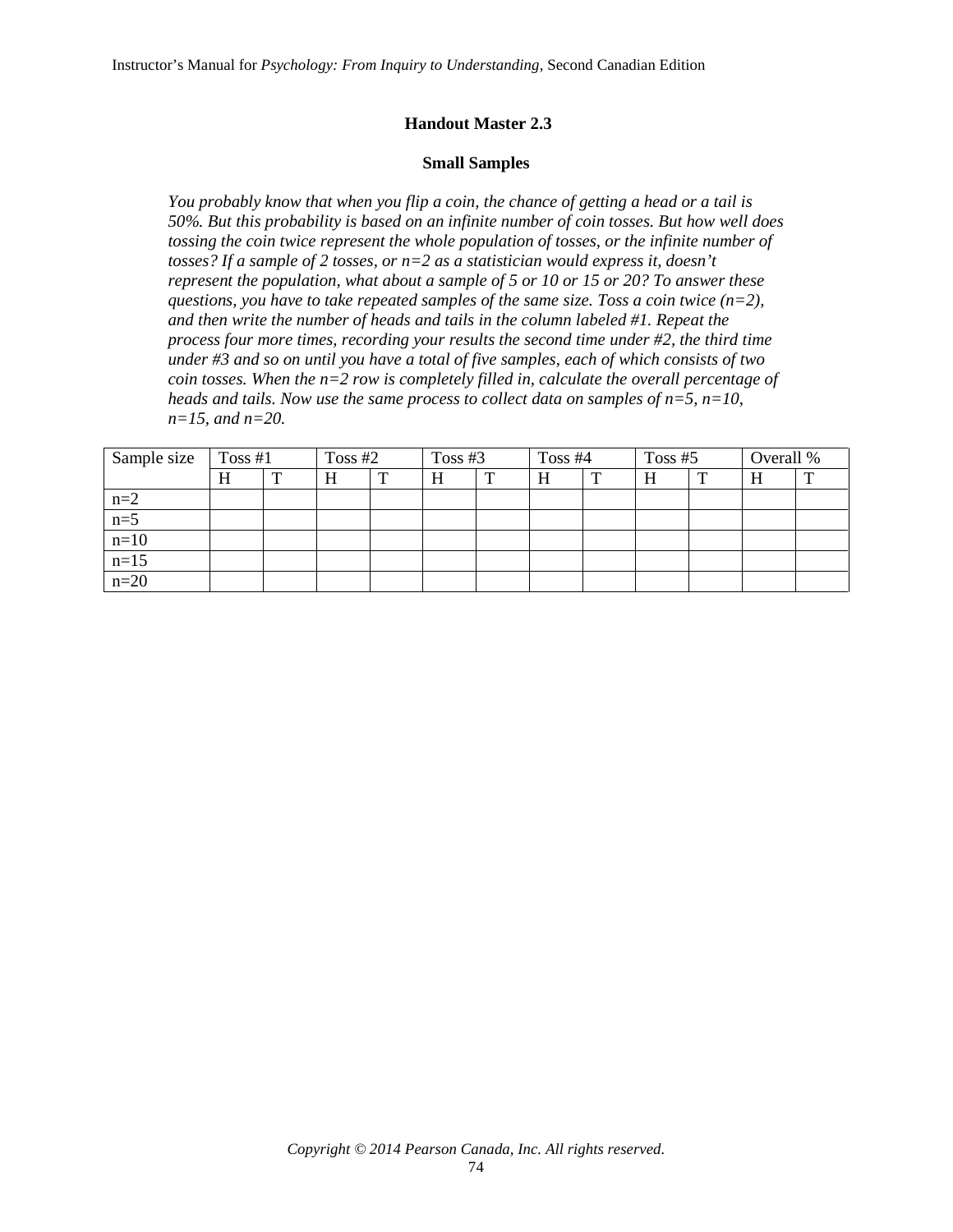# **Handout Master 2.4**

#### **Name That Research Method**

Here are the major research methods used by psychologists. Match each with one of the following examples of research.

- a. case history
- b. naturalistic observation
- c. laboratory observation
- d. survey
- e. psychological tests
- f. experiment
- 1. Frank is a full professor who is interested in the factors that affect the performance of rats who are learning to find their way through a complex maze. Every afternoon he gives each of his 50 rats ten trials in the maze, counting the number of wrong turns each rat makes on its way through the maze.
- 2. Ben is counselling with Fennimore Jones in a small room in the neuropsychiatric hospital. Ben is a graduate student in clinical psychology and Fennimore is his client. Fennimore was admitted to the neuropsychiatric hospital when he came to the student health clinic complaining that he hears voices shouting obscenities at him, and confiding that he thinks he is going through a spontaneous sex change. After each session with Fennimore, Ben writes a report describing Fennimore's verbal and nonverbal behaviour and his interpretations of the behaviour.
- 3. Carl is a graduate student who plans to become a psychometrician. He, like Ben, is working at the neuropsychiatric hospital. His job is to administer a battery of tests to new patients. He will send the test results, along with his summary and interpretation of them, to the patient's clinical psychologist or psychiatrist.
- 4. Ada is testing the hypothesis that colour preference can be influenced by associating a colour with a pleasant experience, such as eating. This afternoon she is delivering a supply of red, yellow, blue, green, and white nursing bottles to the mothers of newborns who have consented to let their infants be subjects in her research.
- 5. Dee is an assistant professor who will teach introductory psychology for the first time next term. She has chosen some films to show to her class of more than 200 students, and is now preparing a questionnaire to administer to her students after each film. She thinks getting student reactions to the films will be helpful next time she teaches the class.
- 6. Ed is an undergraduate psychology major. For his senior thesis he is investigating the nature of the audience for pornography. This afternoon he is sitting in his car across the street from one of the pornographic bookstores in the area. He is taking notes on the sex, approximate age, and ethnicity of the patrons as they enter and leave the store.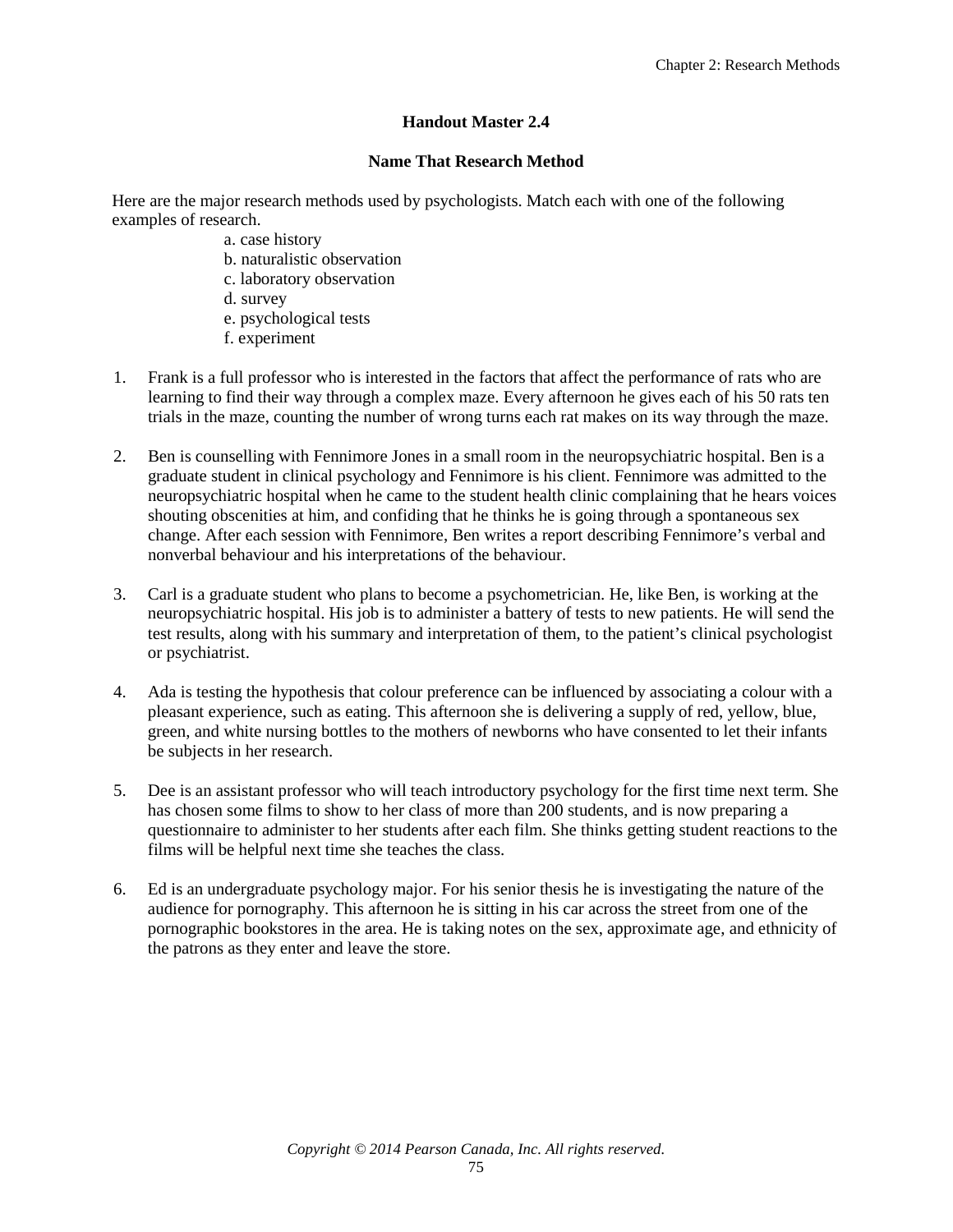Instructor's Manual for *Psychology: From Inquiry to Understanding*, Second Canadian Edition

# **Handout Master 2.5**

# **Give the Doctor Some Advice**

Dr. Moesteller has long been interested in the effects of alcohol on human behaviour. His latest experiment involved giving college students one of three kinds of drinks:

3 oz. of 100 proof vodka mixed with a standard size glass of orange juice,

- 2 oz. of 100 proof vodka mixed with a small glass of orange juice, or
- 3 oz. of a nonalcoholic but vodka-flavored substance mixed with a standard size glass of orange juice.

Dr. Moesteller recruited some of his subjects from the school's track team, which was easy because he is the assistant coach. He recruited the rest of his subjects from his introductory psychology class. Dr. Moesteller assigned the women on the track team to the 2 oz. vodka group, the men from his class to the 3 oz. vodka group, and the women from his class to the nonalcoholic group.

The women on the track team participated right after they finished practicing, and students from his class participated at various times during the day. After each group had a chance to drink the beverage, he had them sit in an automobile simulator where their task was to step on the brake every time they saw a red light.

Much to his surprise, the 2 oz. group showed slower reaction times to the red light than the 3 oz. group. The nonalcoholic group was the quickest to react. As soon as the experiment was over, he explained to the subjects the true purpose of the experiment and had them sign an informed consent form. From his analysis of the results, Dr. Moesteller concluded that drinking alcoholic beverages can slow reaction time for braking in college students who drive after drinking.

- 1. Based on his experiment, was Dr. Moesteller's conclusion correct?
	- a. No, because he did not randomly select his subjects.
	- b. No, because he knew some of his subjects better than others.
	- c. Yes, because subjects in both experimental groups had slower reaction times than the control group.
	- d. Yes, because his results agree with what we all know from our experience with those who drink and drive.
	- e. No, because there were too many confounding variables in his experiment, including both a and b.
- 2. On the other side of this page, give Dr. Moesteller some advice on how he might improve his research on drinking.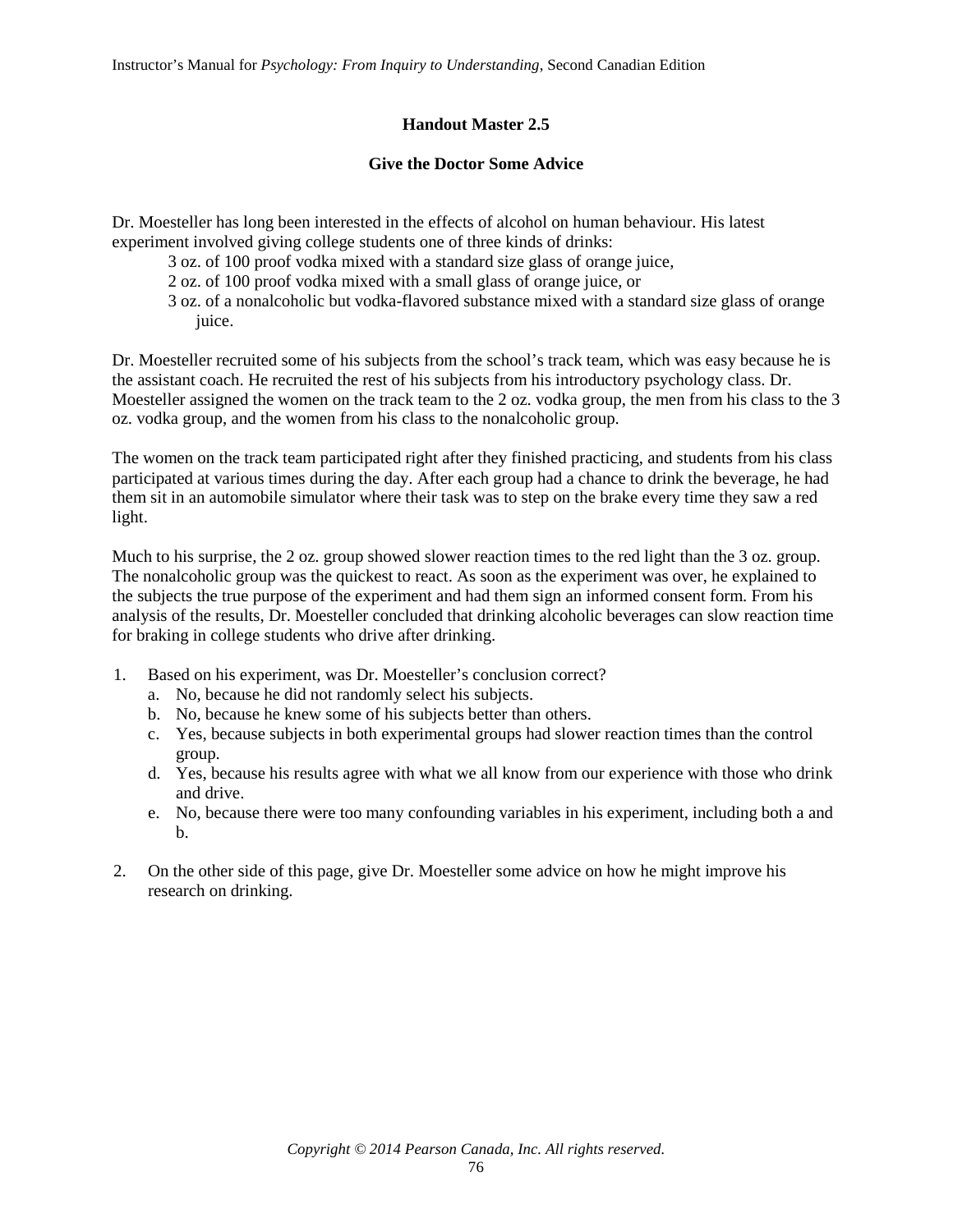# **WEB RESOURCES**

**Simeon's Cave of Magic and the Confirmation Bias:** http://www.caveofmagic.com/pickcrd2.htm **Discovering Psychology Episode on Decision Making:**  http://www.learner.org/discoveringpsychology/11/e11expand.html# **Correlation Is Not Causation:** http://www.msnbc.msn.com/id/19918336/ **APA Code of Ethics:** http://www.apa.org/ethics/code/index.aspx **CPA – Canadian Psychological Association**: http://www.cpa.ca/ Information about the CPA and links to other sites **Ethics and Animal Experimentation:** http://www.apa.org/science/leadership/care/index.aspx **A History of Ethical Abuses:**  http://www.democracynow.org/article.pl?sid=07/01/19/1432231&mode=thread&tid=25 **Rice Virtual Lab in Statistics:** http://onlinestatbook.com/rvls.html **VassarStats:** http://vassarstats.net/ **The Practical Significance of Statistical Significance:**  http://www.nytimes.com/2007/09/26/business/26leonhardt.html?\_r=1&oref=login **Illusion and Statistical Analysis:** http://www.npr.org/templates/story/story.php?storyId=1010470 **Oscar the "Deathcat":** http://www.youtube.com/watch?v=9cqiylGLAvg

# *Research Design*

**Simeon's Cave of Magic and the Confirmation Bias:** http://www.caveofmagic.com/pickcrd2.htm This site presents an amusing and effective example of the confirmation bias, briefly mentioned again in this chapter. In this magic trick, participants pick a card from six, are asked to memorize it and then are shown a second array with their card magically "deleted." The trick works because of confirmation bias; in fact, all of the cards are different, but participants notice only that the card they selected has been deleted. Ask students to figure out how the trick is done.

#### **Discovering Psychology Episode on Decision Making:**

http://www.learner.org/discoveringpsychology/11/e11expand.html#

The first 10 minutes of this video features an interview Nobel Prize winner Daniel Kahneman and the late Amos Tversky as they discuss the availability and representativeness heuristics.

#### **Correlation Is Not Causation:** http://www.msnbc.msn.com/id/19918336/

Recently, researchers reported that drinking sodas, even diet ones, is related to heart disease and diabetes; some possibilities are suggested in the news story from MSNBC. Students may write a brief paper generating additional possible causal mechanisms underlying this surprising correlation and describing how this association could be investigated experimentally, including the independent and dependent variables, and what difficulties they might encounter creating a double-blind study and ensuring that the experiment is consistent with ethical guidelines.

#### *[Ethics](#page-31-0)*

<span id="page-31-0"></span>**APA Code of Ethics:** http://www.apa.org/ethics/code/index.aspx

American Psychological Association's Ethical Principles of Psychologists and Code of Conduct. Your students may be required to participate in experiments as part of their introductory course. Introduce them to this website either at the start of the semester (to allay their fears about participating in studies) or at the end (as a "wrap-up" paper comparing their research experiences with the ethical guidelines stated by APA).

*Copyright © 2014 Pearson Canada, Inc. All rights reserved.*